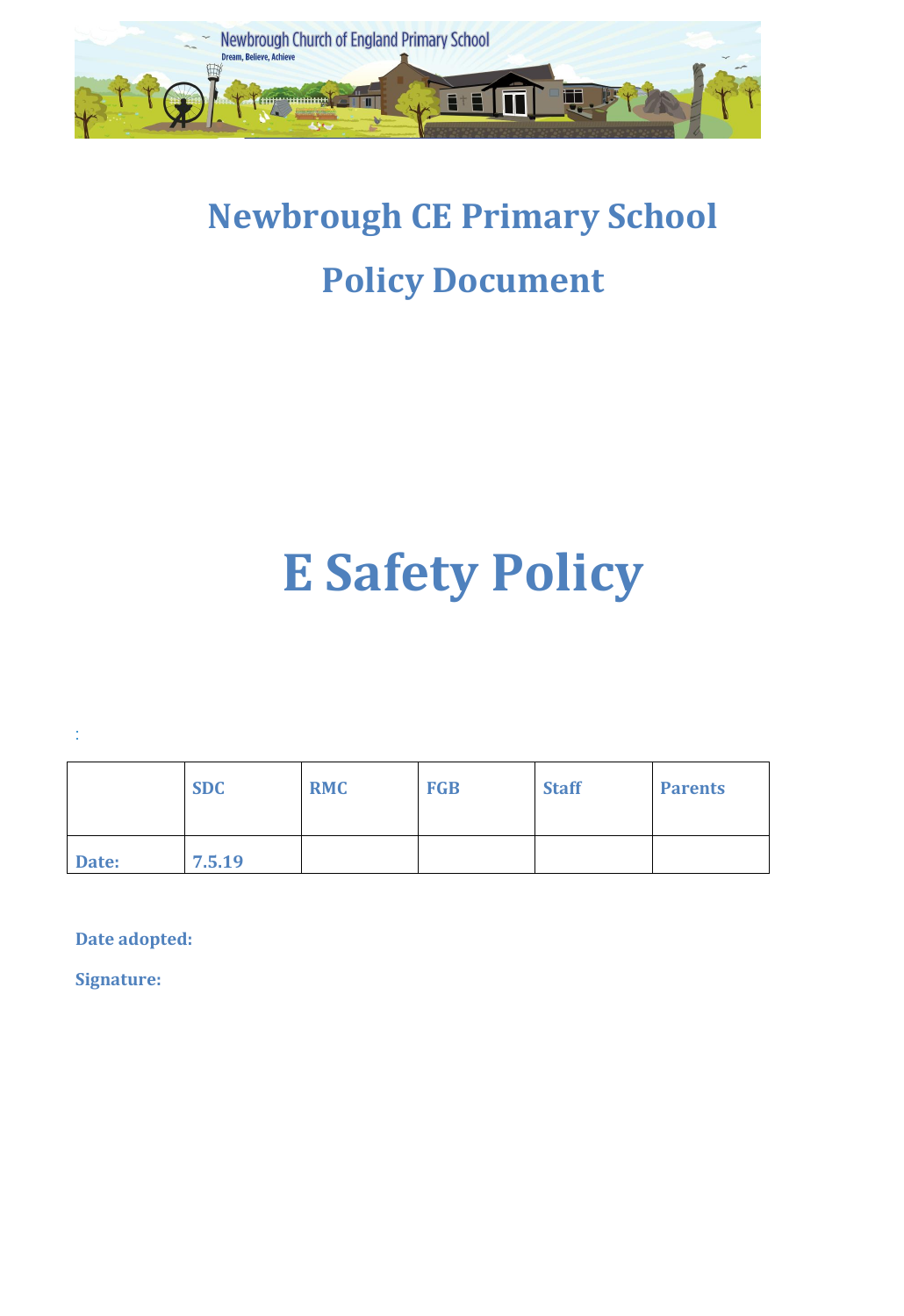

#### **1. Creating an Online Safety Ethos**

#### *1.1* **Aims and policy scope**

- Newbrough CE Primary School believes that online safety (e-Safety) is an essential element of safeguarding children and adults in the digital world, when using technology such as computers, tablets, mobile phones or games consoles.
- Newbrough CE Primary School identifies that the internet and information communication technologies are an important part of everyday life, so children must be supported to be able to learn how to develop strategies to manage and respond to risk and be empowered to build resilience online.
- Newbrough CE Primary School has a duty to provide the community with quality Internet access to raise education standards, promote achievement, support professional work of staff and enhance management functions.
- Newbrough CE Primary School identifies that there is a clear duty to ensure that all children and staff are protected from potential harm online.
- The purpose of Newbrough CE Primary School's online safety policy is to:
	- o Clearly identify the key principles expected of all members of the community with regards to the safe and responsible use technology to ensure that Newbrough CE Primary School is a safe and secure environment.
	- o Safeguard and protect all members of Newbrough CE Primary School community online.
	- o Raise awareness with all members of Newbrough CE Primary School community regarding the potential risks as well as benefits of technology.
	- $\circ$  To enable all staff to work safely and responsibly, to role model positive behaviour online and be aware of the need to manage their own standards and practice when using technology.
	- o Identify clear procedures to use when responding to online safety concerns that are known by all members of the community.
- This policy applies to all staff including the governing body, teachers, support staff, external contractors , visitors, volunteers and other individuals who work for or provide services on behalf of the school (collectively referred to as 'staff' in this policy) as well as children and parents/carers.
- This policy applies to all access to the internet and use of information communication devices, including personal devices, or where children, staff or other individuals have been provided with school issued devices for use off-site, such as a work laptops, tablets or mobile phones.
- This policy must be read in conjunction with other relevant school policies including (but not limited to) safeguarding and child protection, anti-bullying, behaviour, data security, image use, Acceptable Use Policies, confidentiality, screening, searching and confiscation and relevant curriculum policies including computing, Personal Social and Health Education (PSHE), Citizenship and Sex and Relationships Education (SRE)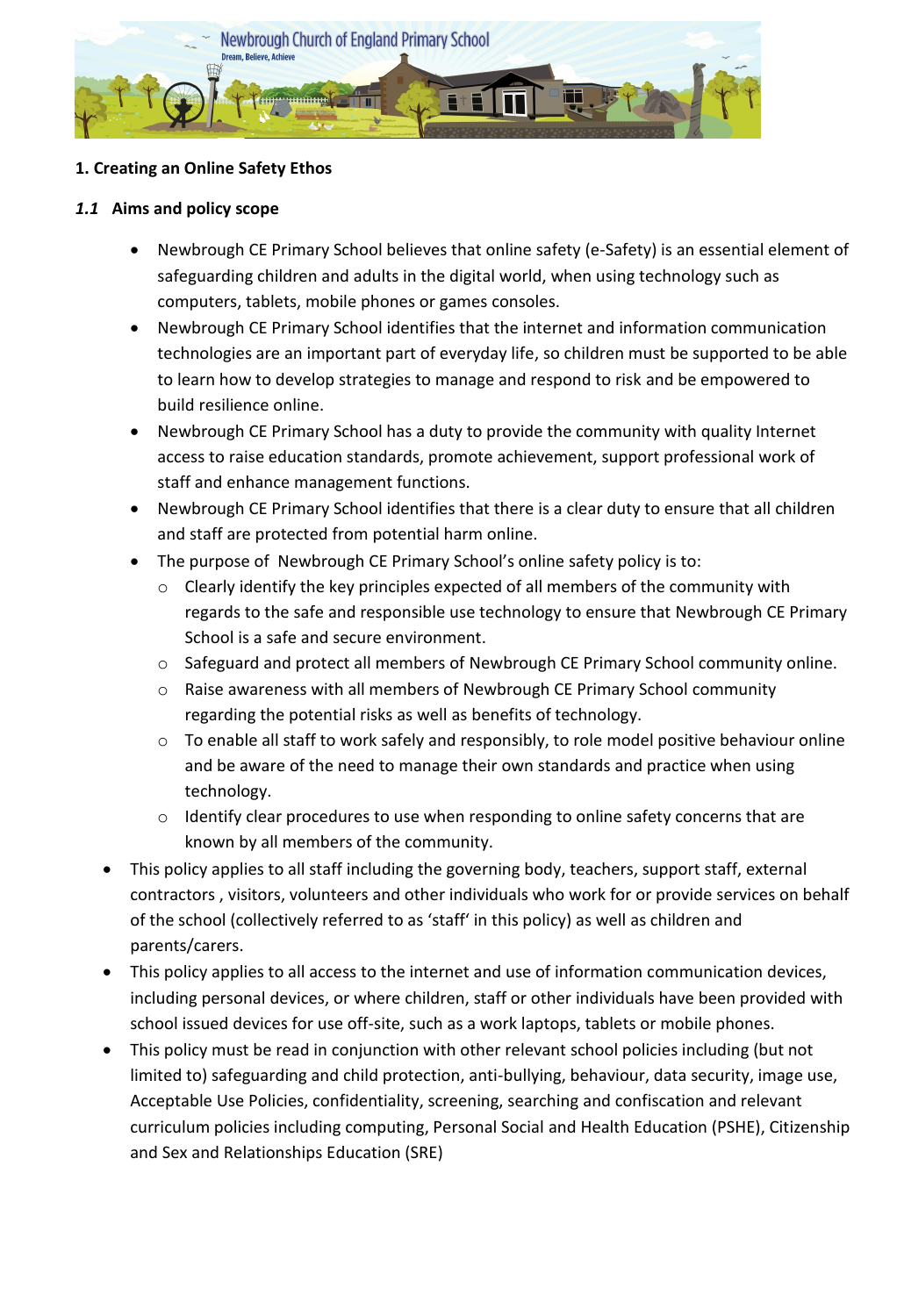

#### **1.2 Writing and reviewing the online safety policy**

The Designated Safeguarding Lead (DSL) is Mrs Jo Trotter - Headteacher

The Online safety (e-Safety) lead for the Governing Body is Jane Pybus

Policy approved by Head Teacher: 7<sup>th</sup> May 2019

Policy approved by Governing Body: 7<sup>th</sup> May 2019 Mary Pedley (Chair of Governors)

The date for the next policy review is April 2021

- Newbrough CE Primary School online safety policy has been written by the school, involving staff, pupils and parents/carers, building on the Northumberland County Council (KCC) online safety policy template, with specialist advice and input as required.
- The policy has been approved and agreed by the staff and Governing Body.
- The school has appointed the Designated Safeguarding Lead as an appropriate member of the leadership team and the online safety lead.
- The school has appointed Jane Pybus as the member of the Governing Body to take lead responsibility for online safety (e-Safety).
- The online safety (e–Safety) Policy and its implementation will be reviewed by the school at least annually or sooner if required.

#### **1.3 Key responsibilities for the community**

#### **1.3.1 The key responsibilities of the school management and leadership team are:**

- Developing, owning and promoting the online safety vision and culture to all stakeholders, in line with national and local recommendations with appropriate support and consultation throughout the school community.
- Ensuring that online safety is viewed by the whole community as a safeguarding issue and proactively developing a robust online safety culture.
- Supporting the Designated Safeguarding Lead (DSL) by ensuring they have sufficient time and resources to fulfil their online safety role and responsibilities.
- Ensuring there are appropriate and up-to-date policies and procedures regarding online safety including an Acceptable Use Policy which covers appropriate professional conduct and use of technology.
- To ensure that suitable and appropriate filtering and monitoring systems are in place to protect children from inappropriate content which meet the needs of the school community whilst ensuring children have access to required educational material.
- To work with and support technical staff in monitoring the safety and security of school systems and networks and to ensure that the school network system is actively monitored.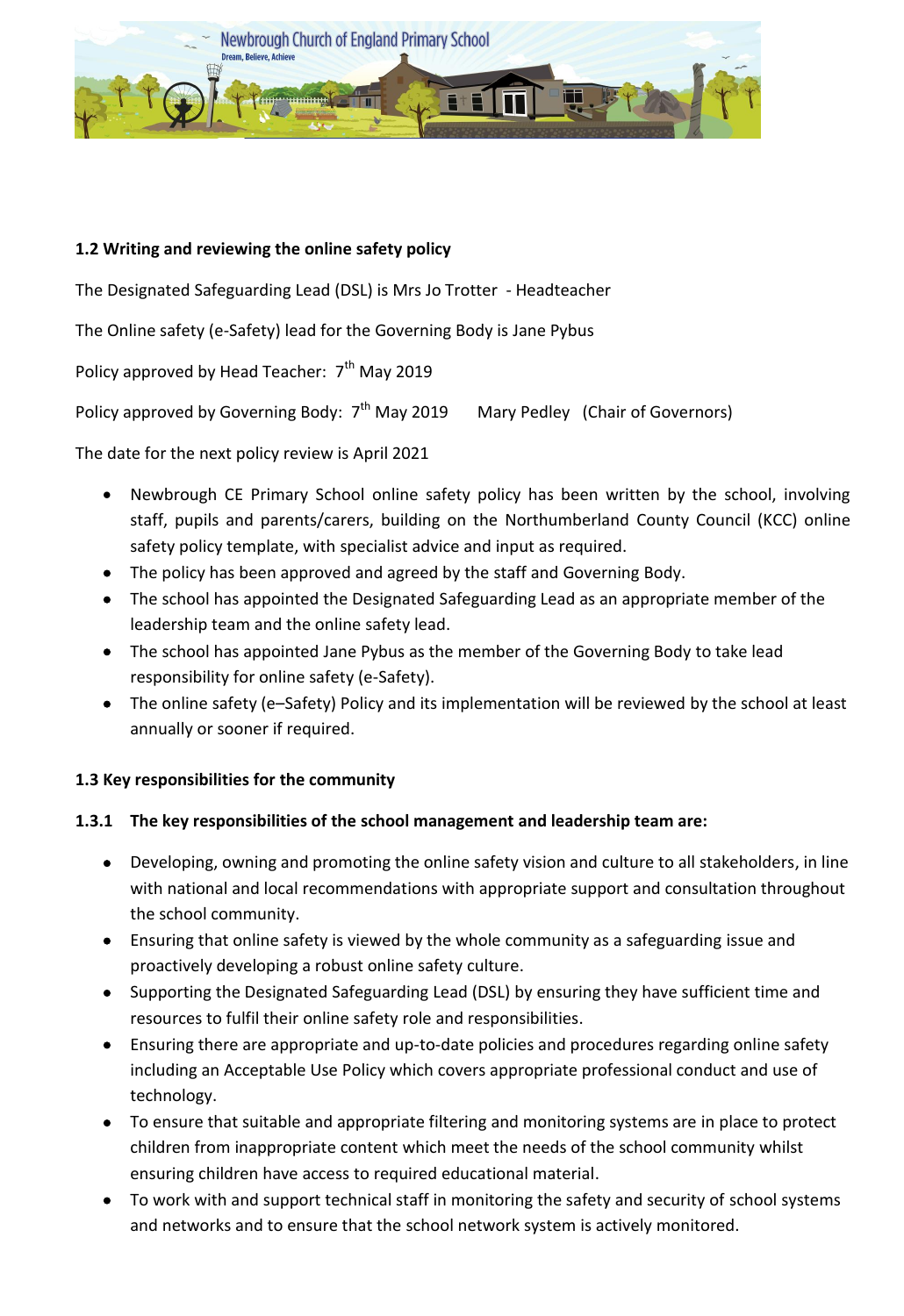

- Ensuring all members of staff receive regular, up-to-date and appropriate training regarding online safety roles and responsibilities and provide guidance regarding safe appropriate communications.
- Ensuring that online safety is embedded within a progressive whole school curriculum which enables all pupils to develop an age-appropriate understanding of online safety and the associated risks and safe behaviours.
- To be aware of any online safety incidents and ensure that external agencies and support are liaised with as appropriate.
- Receiving and regularly reviewing online safeguarding records and using them to inform and shape future practice.
- Ensuring there are robust reporting channels for the school community to access regarding online safety concerns, including internal, local and national support.
- Ensure that appropriate risk assessments are undertaken regarding the safe use of technology, including ensuring the safe and responsible use of devices.
- To ensure a member of the Governing Body is identified with a lead responsibility for supporting online safety.
- Auditing and evaluating current online safety practice to identify strengths and areas for improvement.

# **1.3.2 The key responsibilities of the Designated Safeguarding Lead are:**

- Acting as a named point of contact on all online safeguarding issues and liaising with other members of staff and other agencies as appropriate.
- Keeping up-to-date with current research, legislation and trends regarding online safety.
- Coordinating participation in local and national events to promote positive online behaviour, e.g. Safer Internet Day.
- Ensuring that online safety is promoted to parents and carers and the wider community through a variety of channels and approaches.
- Work with the school lead for data protection and data security to ensure that practice is in line with current legislation.
- Maintaining a record of online safety concerns/incidents and actions taken as part of the schools safeguarding recording structures and mechanisms.
- Monitor the school/settings online safety incidents to identify gaps/trends and use this data to update the school/settings education response to reflect need
- To report to the school management team, Governing Body and other agencies as appropriate, on online safety concerns and local data/figures.
- Liaising with the local authority and other local and national bodies, as appropriate.
- Working with the school leadership and management to review and update the online safety policies, Acceptable Use Policies (AUPs) and other related policies on a regular basis (at least annually) with stakeholder input.
- Ensuring that online safety is integrated with other appropriate school policies and procedures.
- Leading an online safety team/group with input from all stakeholder groups.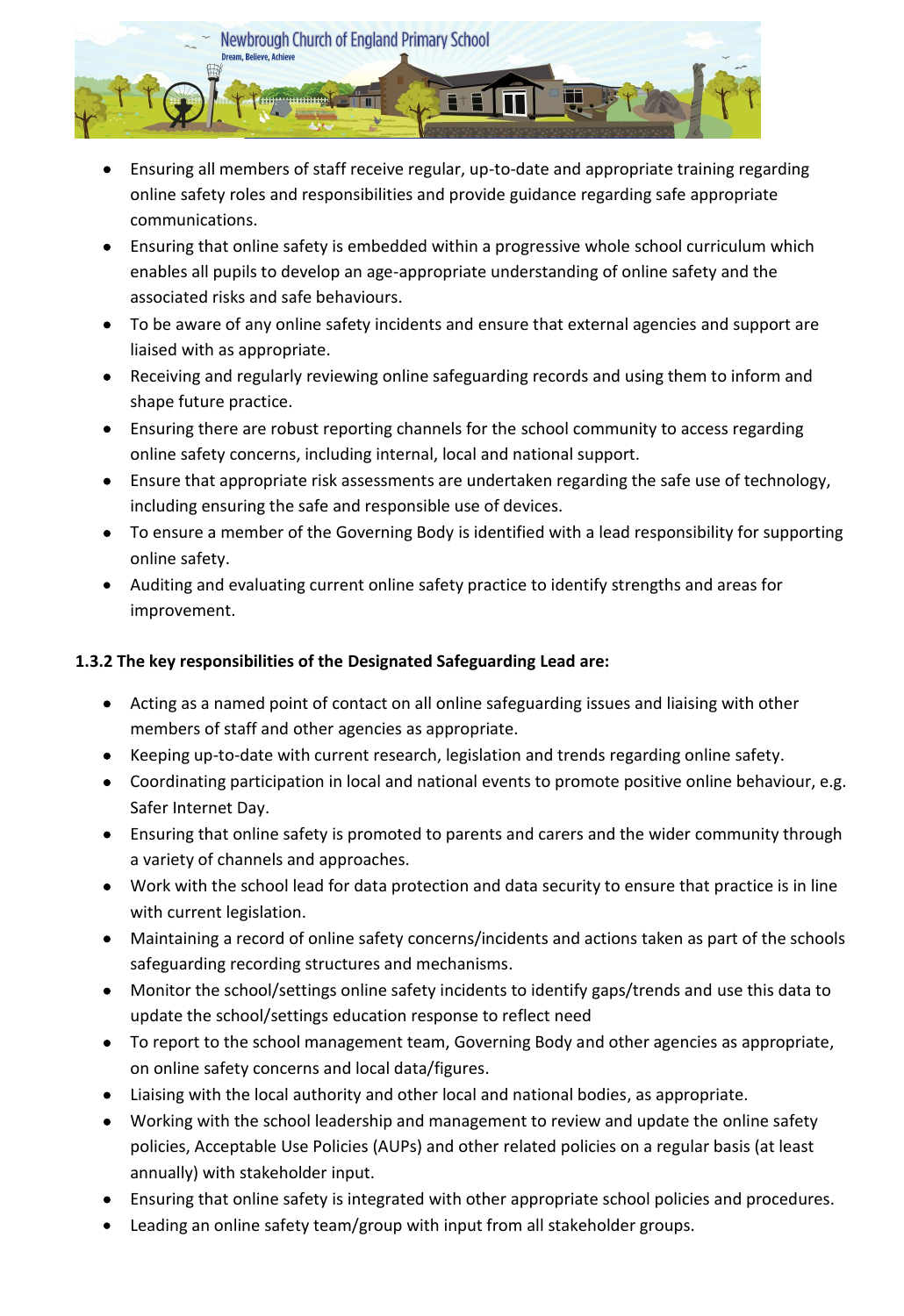

Meet regularly with the governor with a lead responsibility for online safety.

### **1.3.3 The key responsibilities for all members of staff are:**

- Contributing to the development of online safety policies.
- Reading the school Acceptable Use Policies (AUPs) and adhering to them.
- Taking responsibility for the security of school systems and data.
- Having an awareness of a range of different online safety issues and how they may relate to the children in their care.
- Modelling good practice when using new and emerging technologies
- Embedding online safety education in curriculum delivery wherever possible.
- Identifying individuals of concern and taking appropriate action by following school safeguarding policies and procedures.
- Knowing when and how to escalate online safety issues, internally and externally.
- Being able to signpost to appropriate support available for online safety issues, internally and externally.
- Maintaining a professional level of conduct in their personal use of technology, both on and off site.
- Demonstrating an emphasis on positive learning opportunities.
- Taking personal responsibility for professional development in this area.

# **1.3.4 In addition to the above, the key responsibilities for staff managing the technical environment are:**

- Providing a safe and secure technical infrastructure which support safe online practices while ensuring that learning opportunities are still maximised.
- Taking responsibility for the implementation of safe security of systems and data in partnership with the leadership and management team.
- To ensure that suitable access controls and encryption is implemented to protect personal and sensitive information held on school-owned devices.
- Ensuring that the schools filtering policy is applied and updated on a regular basis and that responsibility for its implementation is shared with the DSL.
- Ensuring that the use of the school/setting's network is regularly monitored and reporting any deliberate or accidental misuse to the DSL.
- Report any breaches or concerns to the DSL and leadership team and together ensure that they are recorded and appropriate action is taken as advised.
- Developing an understanding of the relevant legislation as it relates to the security and safety of the technical infrastructure.
- Report any breaches and liaising with the local authority (or other local or national bodies) as appropriate on technical infrastructure issues.
- Providing technical support and perspective to the DSL and leadership team, especially in the development and implementation of appropriate online safety policies and procedures.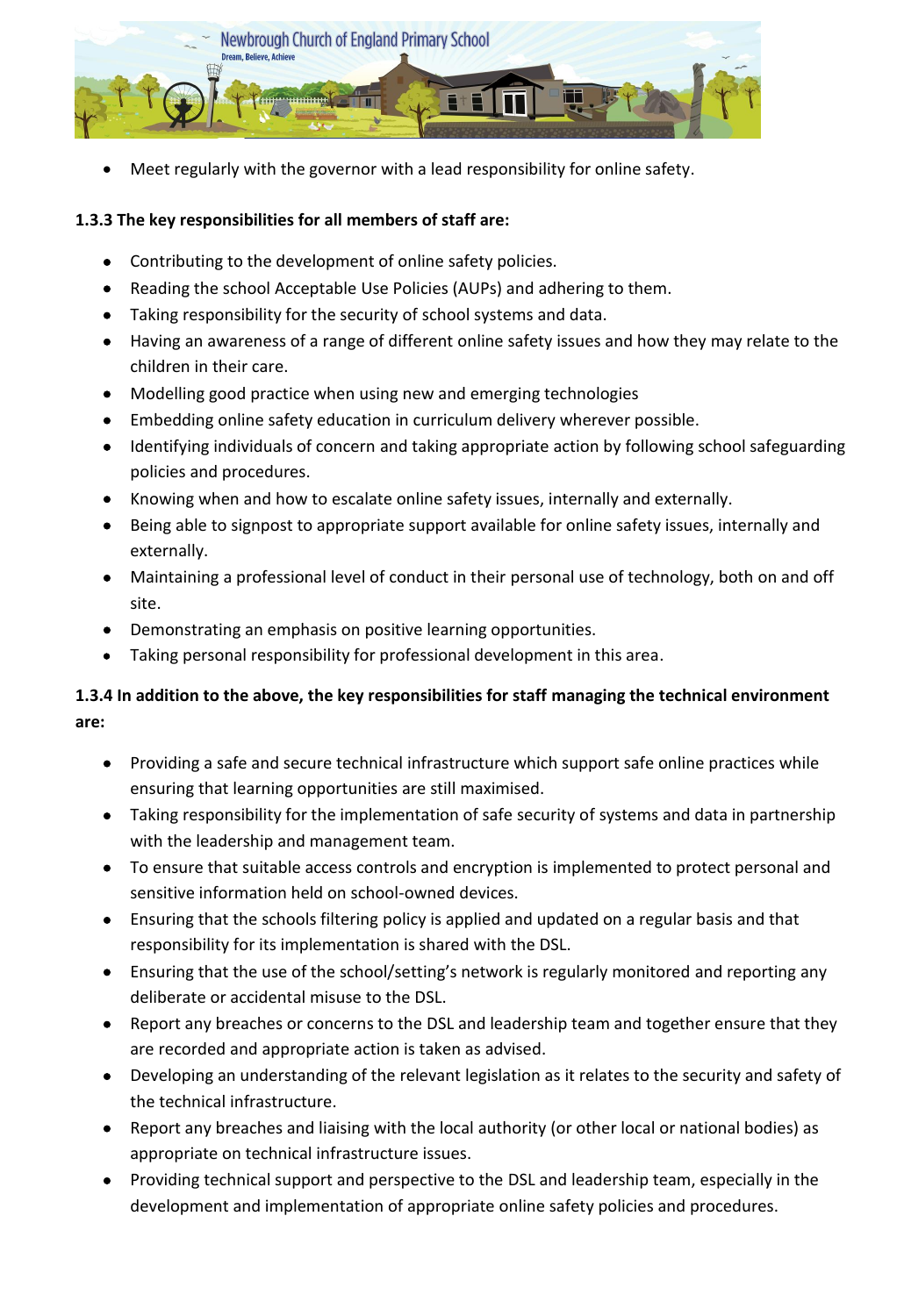

- Ensuring that the school's ICT infrastructure/system is secure and not open to misuse or malicious attack.
- Ensuring that appropriate anti-virus software and system updates are installed and maintained on all setting machines and portable devices.
- Ensure that appropriately strong passwords are applied and enforced for all but the youngest users.

#### **1.3.5 The key responsibilities of children and young people are:**

- Contributing to the development of online safety policies.
- Reading the school Acceptable Use Policies (AUPs) and adhering to them.
- Respecting the feelings and rights of others both on and offline.
- Seeking help from a trusted adult if things go wrong, and supporting others that may be experiencing online safety issues.

At a level that is appropriate to their individual age, ability and vulnerabilities:

- Taking responsibility for keeping themselves and others safe online.
- Taking responsibility for their own awareness and learning in relation to the opportunities and risks posed by new and emerging technologies.
- Assessing the personal risks of using any particular technology, and behaving safely and responsibly to limit those risks.

# **1.3.6 The key responsibilities of parents and carers are:**

- Reading the school Acceptable Use Policies, encouraging their children to adhere to them, and adhering to them themselves where appropriate.
- Discussing online safety issues with their children, supporting the school in their online safety approaches, and reinforcing appropriate safe online behaviours at home.
- Role modelling safe and appropriate uses of technology and social media.
- Identifying changes in behaviour that could indicate that their child is at risk of harm online.
- Seeking help and support from the school, or other appropriate agencies, if they or their child encounters online problems or concerns.
- Contributing to the development of the school online safety policies.
- Using school systems, such as learning platforms, and other network resources, safely and appropriately.
- Taking responsibility for their own awareness and learning in relation to the opportunities and risks posed by new and emerging technologies.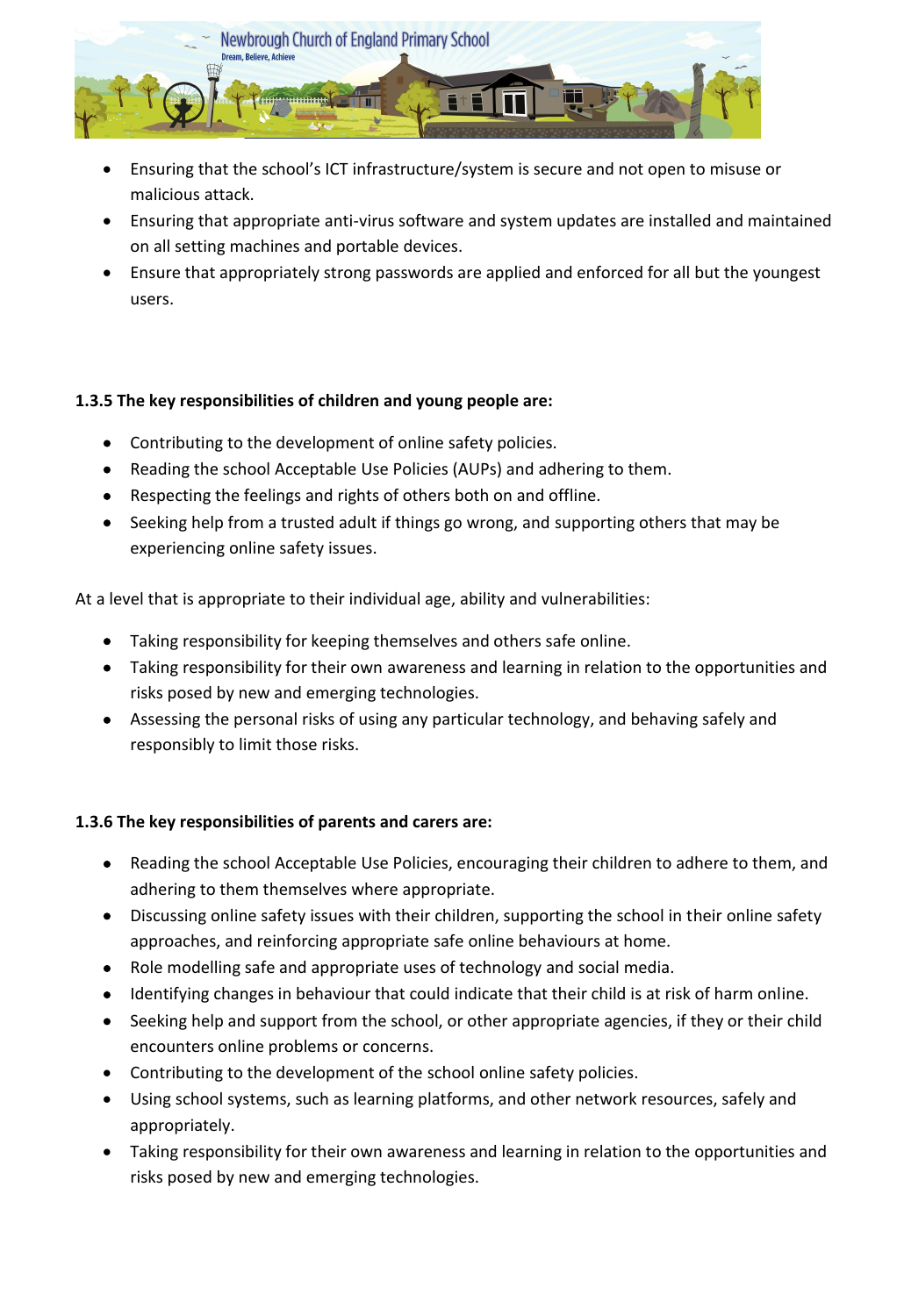

#### **2. Online Communication and Safer Use of Technology**

#### **2.1 Managing the school website**

The school will ensure that information posted on the school website meets the requirements as identified by the Department for Education (DfE).

- The contact details on the website will be the school address, email and telephone number. Staff or pupils' personal information will not be published.
- The head teacher will take overall editorial responsibility for online content published and will ensure that information is accurate and appropriate.
- The website will comply with the school's guidelines for publications including accessibility respect for intellectual property rights, privacy policies and copyright.
- Email addresses will be published carefully online, to avoid being harvested for spam (e.g. by replacing '@' with 'AT'.)
- Pupils work will be published with their permission or that of their parents/carers.
- The administrator account for the school website will be safeguarded with an appropriately strong password.
- The school will post information about safeguarding, including online safety, on the school website for members of the community.

#### **2.2 Publishing images and videos online**

- The school will ensure that all images and videos shared online are used in accordance with the school image use policy.
- The school will ensure that all use of images and videos take place in accordance other policies and procedures including data security, Acceptable Use Policies, Codes of Conduct, social media, use of personal devices and mobile phones etc.
- In line with the image policy, written permission from parents or carers will always be obtained before images/videos of pupils are electronically published.

# **2.3 Managing email**

- Pupils may only use school provided email accounts for educational purposes
- All members of staff are provided with a specific school email address to use for any official communication.
- The use of personal email addresses by staff for any official school business is not permitted.
- The forwarding of any chain messages/emails etc. is not permitted. Spam or junk mail will be blocked and reported to the email provider.
- Any electronic communication which contains any content which could be subject to data protection legislation (e.g. sensitive or personal information) will only be sent using secure and encrypted email.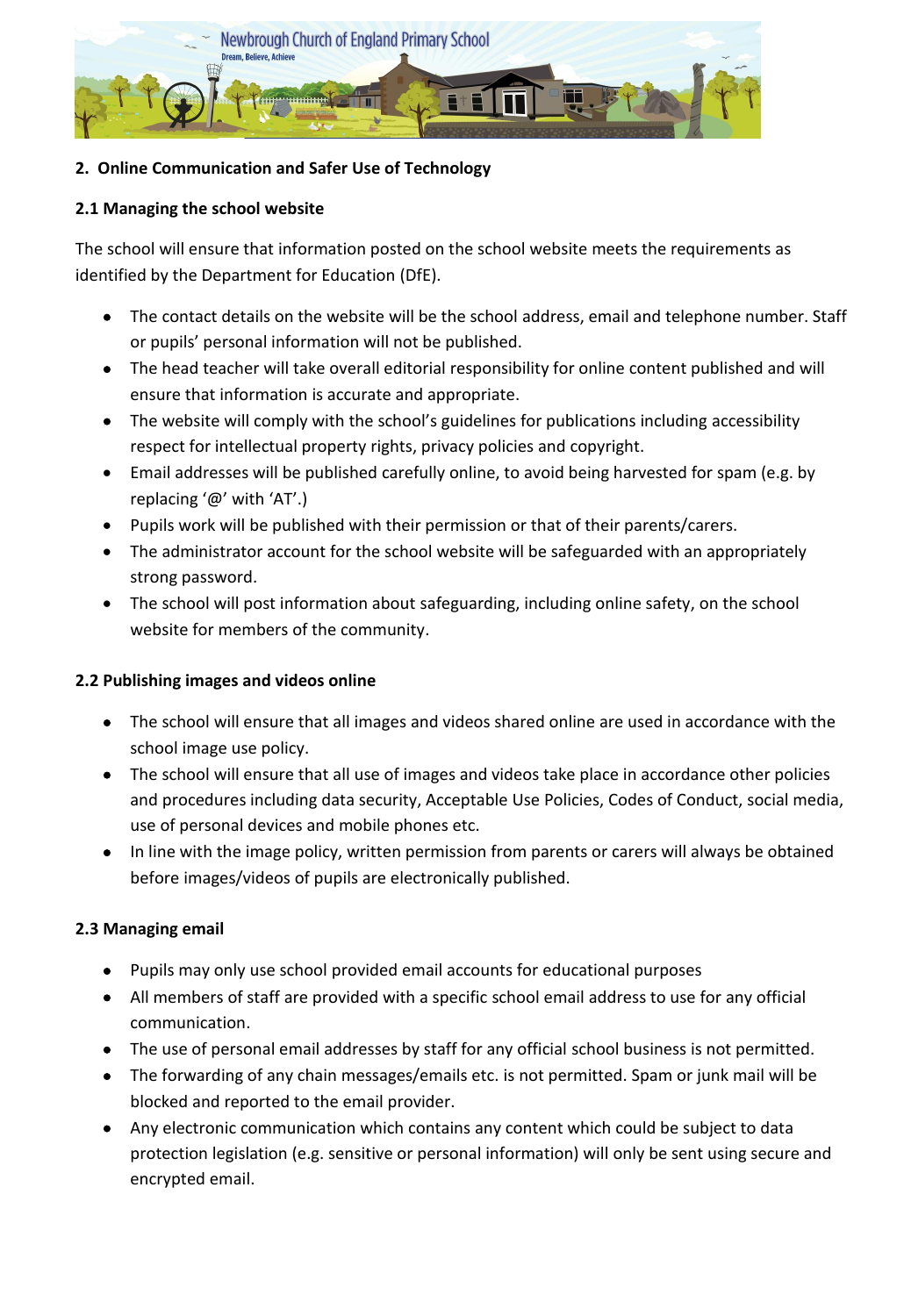

- Access to school /setting email systems will always take place in accordance to data protection legislation and in line with other appropriate school policies e.g. confidentiality.
- Members of the community must immediately tell a designated member of staff if they receive offensive communication and this will be recorded in the school safeguarding files/records.
- Whole -class or group email addresses may be used for communication outside of the school.
- Staff will be encouraged to develop an appropriate work life balance when responding to email, especially if communication is taking place between staff and pupils and parents.
- Excessive social email use can interfere with teaching and learning and will be restricted. Access in school to external personal email accounts may be blocked.
- Email sent to external organisations should be written carefully and authorised before sending, in the same way as a letter written on school headed paper would be.
- The school will have a dedicated email for reporting wellbeing and pastoral issues. This inbox will be managed by designated and trained staff.
- School email addresses and other official contact details will not be used for setting up personal social media accounts.

#### **2.4 Official videoconferencing and webcam use for educational purposes**

- The school acknowledges that videoconferencing is a challenging activity with a wide range of learning benefits. Preparation and evaluation are essential to the whole activity.
- All videoconferencing equipment will be switched off when not in use and where appropriate, not set to auto answer.
- Equipment connected to the educational broadband network will use the national E.164 numbering system and display their H.323 ID name.
- External IP addresses will not be made available to other sites.
- Videoconferencing contact details will not be posted publically.
- Video conferencing equipment will be kept securely and, if necessary, locked away when not in use.
- School videoconferencing equipment will not be taken off school premises without permission.
- Staff will ensure that external videoconference opportunities and/or tools are suitably risk assessed and will ensure that accounts and systems used to access events are appropriately safe and secure.

#### **Users**

- Pupils will ask permission from a teacher before making or answering a videoconference call or message.
- Parents and carers consent will be obtained prior to children taking part in videoconferencing activities.
- Video conferencing will take place via official and approved communication channels following a robust risk assessment.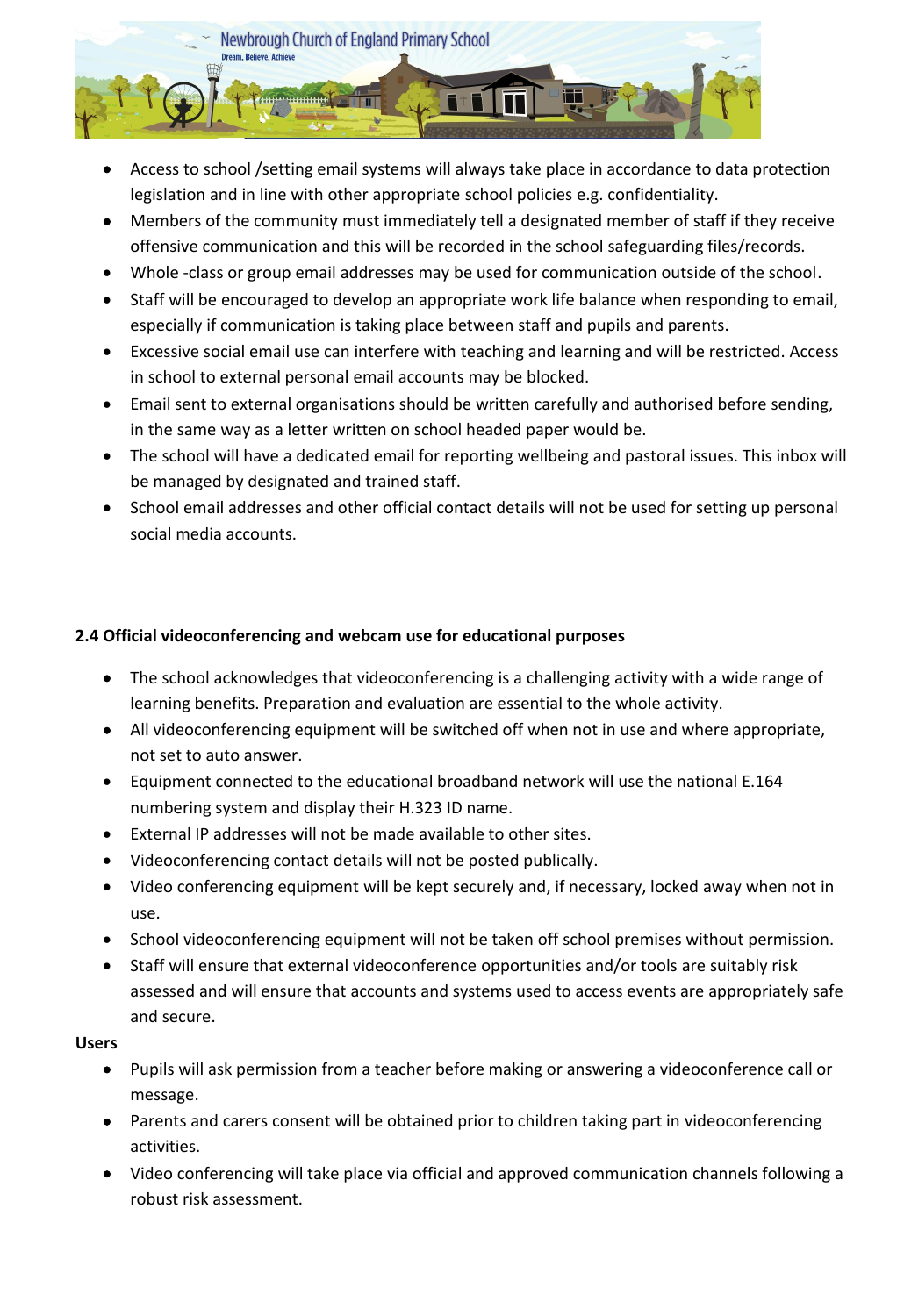

- Only key administrators will be given access to videoconferencing administration areas or remote control pages.
- Unique log on and password details for the educational videoconferencing services will only be issued to members of staff and kept secure.

#### **Content**

- When recording a videoconference lesson, written permission will be given by all sites and participants. The reason for the recording must be given and the recording of videoconference should be clear to all parties at the start of the conference. Recorded material will be stored securely.
- If third party materials are to be included, the school will check that recording is acceptable to avoid infringing the third party intellectual property rights.
- The school will establish dialogue with other conference participants before taking part in a videoconference. If it is a non-school site the school will check that they are delivering material that is appropriate for the class.

#### **2.5 Appropriate and safe classroom use of the internet and any associated devices**

- Internet use is a key feature of educational access and all children will receive age and ability appropriate education to support and enable them to develop strategies to respond to concerns as part of an embedded whole school curriculum. Please access specific curriculum policies for further information.
- The school/setting's internet access will be designed to enhance and extend education.
- Access levels to the internet will be reviewed to reflect the curriculum requirements and the age and ability of pupils.
- All members of staff are aware that they cannot rely on filtering alone to safeguard children and supervision, classroom management and education about safe and responsible use is essential.
- Supervision of pupils will be appropriate to their age and ability
	- o At Early Years Foundation Stage and Key Stage 1 pupils' access to the Internet will be by adult demonstration with occasional directly supervised access to specific and approved online materials which supports the learning outcomes planned for the pupils' age and ability.
	- o At Key Stage 2 pupils will be supervised. Pupils will use age-appropriate search engines and online tools and online activities will be teacher-directed where necessary. Children will be directed to online material and resources which support the learning outcomes planned for the pupils' age and ability.
- All school owned devices will be used in accordance with the school Acceptable Use Policy and with appropriate safety and security measure in place. All devices are monitored by NCC and PCE reporting. This report is received weekly in school and checked by the SLT.
- Members of staff will always evaluate websites, tools and apps fully before use in the classroom or recommending for use at home.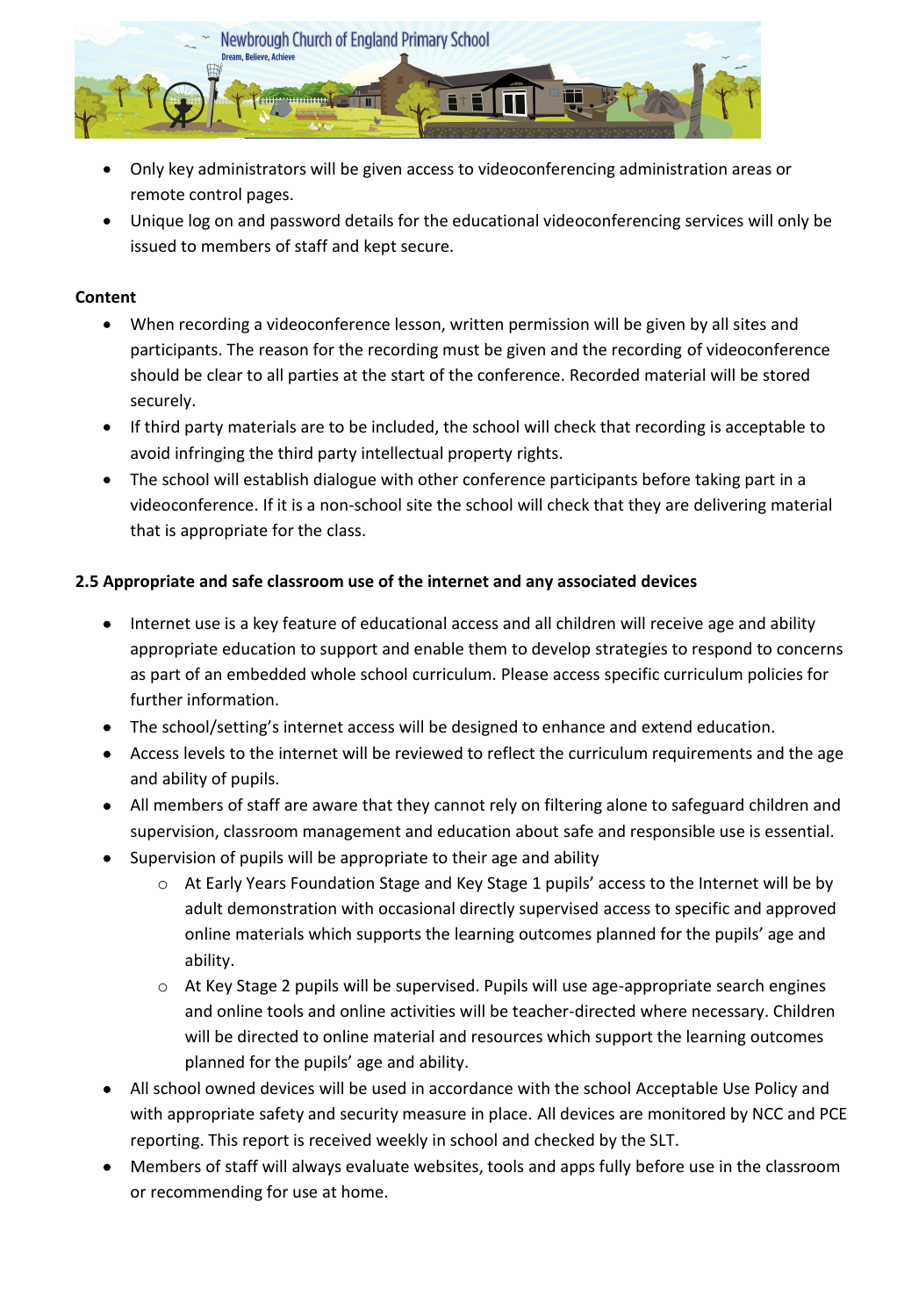

- Pupils will be educated in the effective use of the Internet in research, including the skills of knowledge location, retrieval and evaluation.
- The school will use age appropriate search tools as decided by the school following an informed risk assessment to identify which tool best suits the needs of our community.
- The school will ensure that the use of Internet-derived materials by staff and pupils complies with copyright law and acknowledge the source of information.
- Pupils will be taught to be critically aware of the materials they read and shown how to validate information before accepting its accuracy.
- The evaluation of online materials is a part of teaching and learning in every subject and will be viewed as a whole-school requirement across the curriculum.
- The school will use the internet to enable pupils and staff to communicate and collaborate in a safe and secure environment.

# **2.6 Management of school learning platforms/portals/gateways**

- Leaders/managers and staff will regularly monitor the usage of the Learning Platform (LP) in all areas, in particular message and communication tools and publishing facilities.
- Pupils/staff will be advised about acceptable conduct and use when using the LP.
- Only members of the current pupil, parent/carers and staff community will have access to the LP.
- All users will be mindful of copyright issues and will only upload appropriate content onto the LP.
- When staff, pupils' etc. leave the school their account or rights to specific school areas will be disabled.
- Any concerns about content on the LP will be recorded and dealt with in the following ways:

a) The user will be asked to remove any material deemed to be inappropriate or offensive.

- b) The material will be removed by the site administrator if the user does not comply.
- c) Access to the LP for the user may be suspended.

d) The user will need to discuss the issues with a member of leadership before reinstatement.

e) A pupil's parent/carer may be informed.

- A visitor may be invited onto the LP by a member of the leadership. In this instance there may be an agreed focus or a limited time slot.
- Pupils may require editorial approval from a member of staff. This may be given to the pupil to fulfil a specific aim and may have a limited time frame.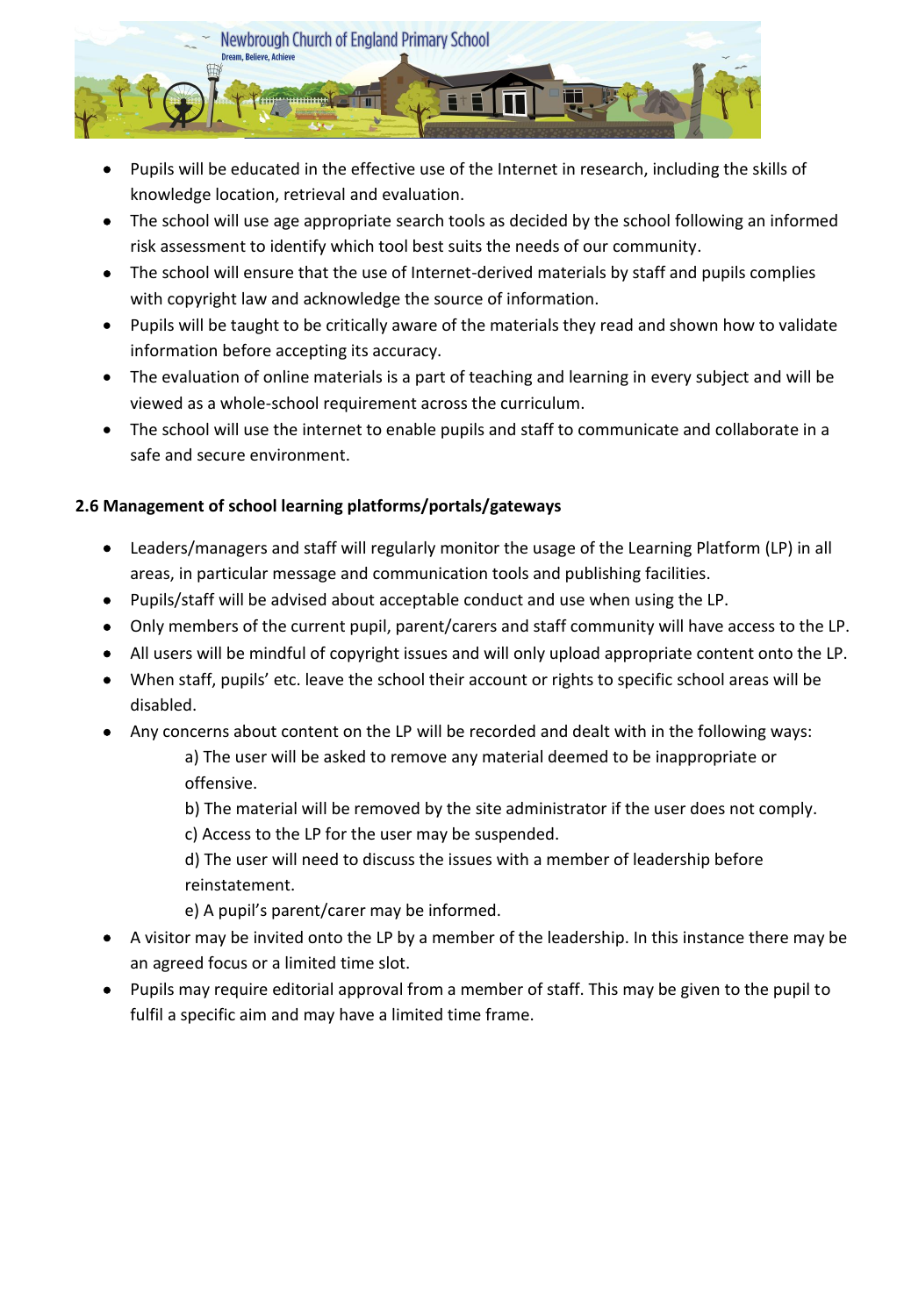

#### **3. Social Media Policy**

# **3.1. General social media use**

- Expectations regarding safe and responsible use of social media will apply to all members of Newbrough CE Primary School community and exist in order to safeguard both the school and the wider community, on and offline. Examples of social media may include blogs, wikis, social networking sites, forums, bulletin boards, multiplayer online gaming, apps, video/photo sharing sites, chatrooms, instant messenger and many others.
- All members of Newbrough CE Primary School community will be encouraged to engage in social media in a positive, safe and responsible manner at all times.
- Information about safe and responsible use of social media will be communicated clearly and regularly to all members of Newbrough CE Primary School community.
- All members of Newbrough CE Primary School community are advised not to publish specific and detailed private thoughts, concerns, pictures or messages on any social media services, especially content that may be considered threatening, hurtful or defamatory to others.
- The school will control pupil and staff access to social media and social networking sites whilst on site and when using school provided devices and systems.
- The use of social networking applications during school hours for personal use **is not** permitted.
- Inappropriate or excessive use of social media during school/work hours or whilst using school devices may result in disciplinary or legal action and/or removal of Internet facilities.
- Any concerns regarding the online conduct of any member of Newbrough CE Primary School community on social media sites should be reported to the leadership team and will be managed in accordance with policies such as anti-bullying, allegations against staff, behaviour and safeguarding/child protection.
- Any breaches of school policy may result in criminal, disciplinary or civil action being taken and this will depend upon the age of those involved and the circumstances of the wrong committed. Action taken will be accordance with relevant policies, such as anti-bullying, allegations against staff, behaviour and safeguarding/child protection.

# **3.2 Official use of social media**

- Newbrough CE Primary School official social media channels are:
	- o **Twitter, Facebook,**
- Official use of social media sites by the school will only take place with clear educational or community engagement objectives with specific intended outcomes e.g. increasing parental engagement.
- Official use of social media sites as communication tools will be risk assessed and formally approved by the headteacher.
- Official school social media channels will be set up as distinct and dedicated social media site or account for educational or engagement purposes.
- Staff will use school provided email addresses to register for and manage any official approved social media channels.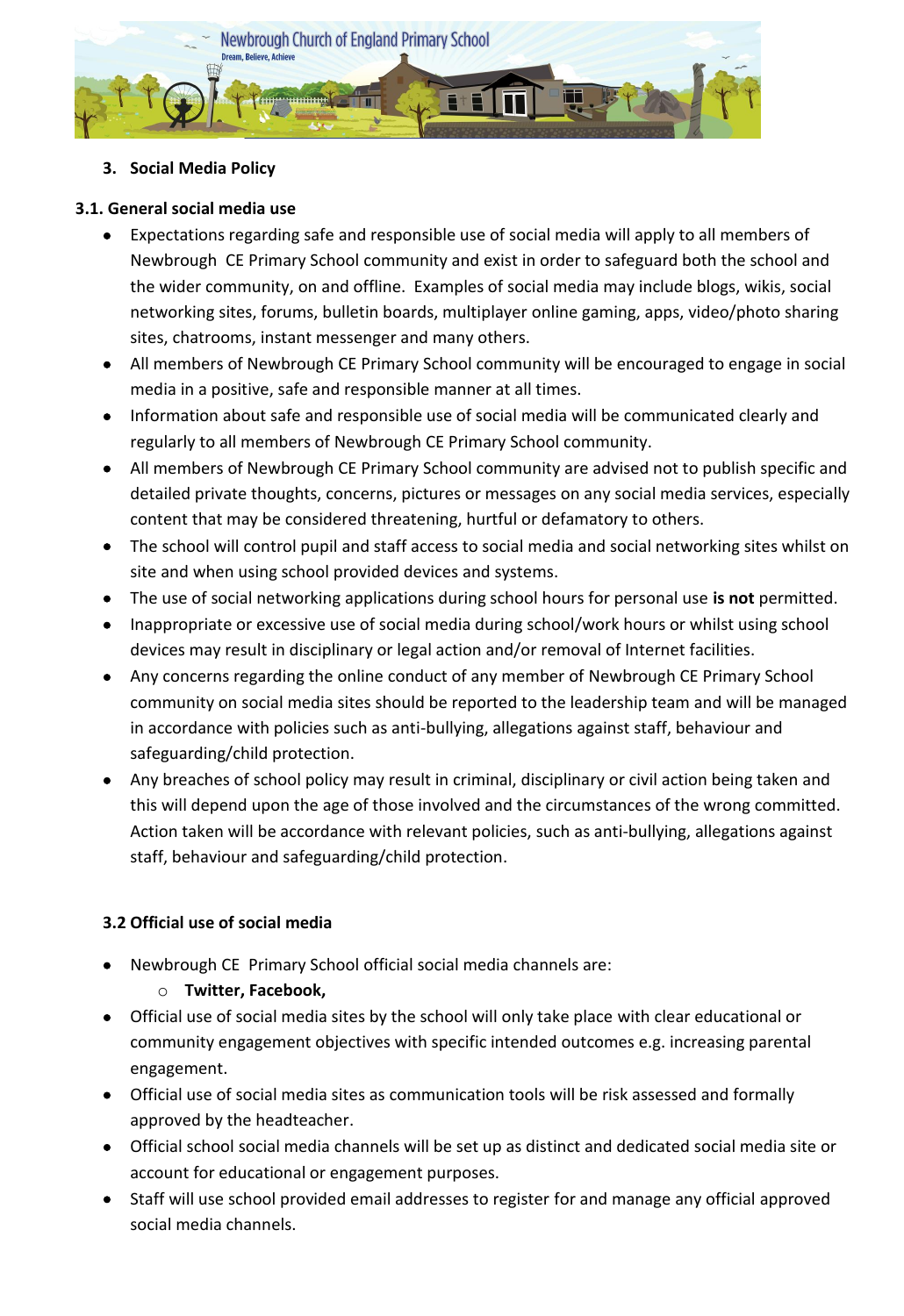

- Members of staff running official social media channels will sign a specific Acceptable Use Policy (AUP) to ensure they are aware of the required behaviours and expectations of use and to ensure that sites are used safely, responsibly and in accordance with local and national guidance and legislation.
- All communication on official social media platforms will be clear, transparent and open to scrutiny.
- Any online publication on official social media sites will comply with legal requirements including the Data Protection Act 1998, right to privacy conferred by the Human Rights Act 1998, or similar duty to protect private information and will not breach any common law duty of confidentiality, copyright etc.
- Official social media use will be in line with existing policies including anti-bullying and child protection.
- Images or videos of children will only be shared on official social media sites/channels in accordance with the image use policy.
- Information about safe and responsible use of social media channels will be communicated clearly and regularly to all members of the community.
- Official social media sites, blogs or wikis will be suitably protected (e.g. password protected) and where possible/appropriate, run and/or linked to from the school website and take place with written approval from the Leadership Team.
- Leadership staff must be aware of account information and relevant details for social media channels in case of emergency, such as staff absence.
- Parents/Carers and pupils will be informed of any official social media use, along with expectations for safe use and l action taken to safeguard the community.
- Public communications on behalf of the school will, where possible, be read and agreed by at least one other colleague.
- Official social media channels will link back to the school website and/or Acceptable Use Policy to demonstrate that the account is official.
- The school will ensure that any official social media use does not exclude members of the community who are unable or unwilling to use social media channels.

# **3.3 Staff personal use of social media**

- The safe and responsible use of social networking, social media and personal publishing sites will be discussed with all members of staff as part of staff induction and will be revisited and communicated via regular staff training opportunities.
- Safe and professional behaviour will be outlined for all members of staff (including volunteers) as part of the school Acceptable Use Policy.
- All members of staff are advised not to communicate with or add as 'friends' any current or past children/pupils or current or past pupils' family members via any personal social media sites,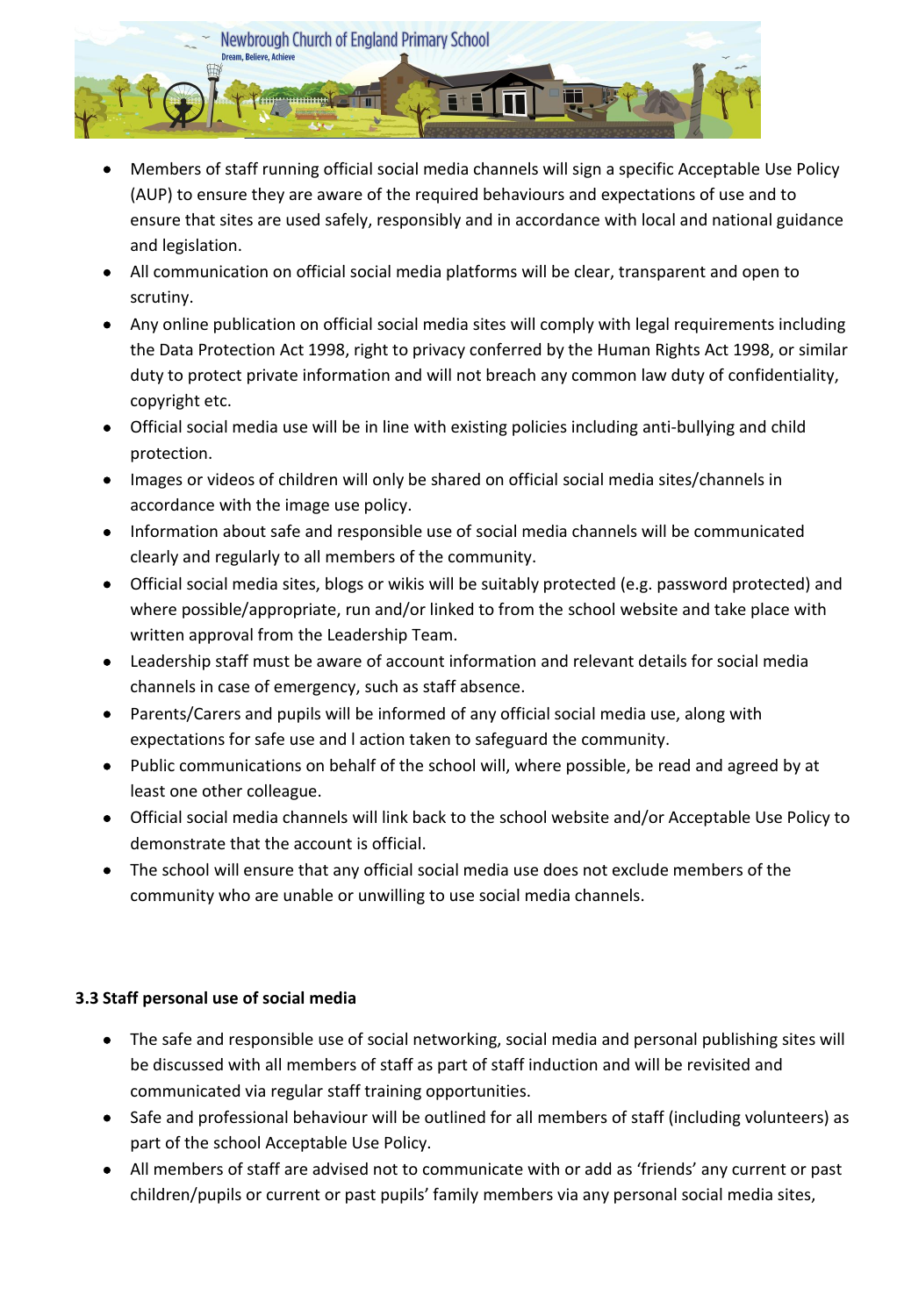

applications or profiles. Any pre-existing relationships or exceptions that may compromise this will be discussed with Designated Safeguarding Lead and/or the headteacher.

- If ongoing contact with pupils is required once they have left the school roll, then members of staff will be expected to use existing alumni networks or use official school provided communication tools.
- All communication between staff and members of the school community on school business will take place via official approved communication channels.
- Staff will not use personal social media accounts to make contact with pupils or parents, nor should any contact be accepted, except in circumstance whereby prior approval has been given by the Headteacher/manager.
- Any communication from pupils/parents received on personal social media accounts will be reported to the schools designated safeguarding lead.
- Information and content that staff members have access to as part of their employment, including photos and personal information about pupils and their family members, colleagues etc. will not be shared or discussed on personal social media sites.
- All members of staff are strongly advised to safeguard themselves and their privacy when using social media sites. This will include being aware of location sharing services, setting the privacy levels of their personal sites as strictly as they can, opting out of public listings on social networking sites, logging out of accounts after use and keeping passwords safe and confidential.
- All members of staff are encouraged to carefully consider the information, including text and images, they share and post online and to ensure that their social media use is compatible with their professional role and is in accordance with schools policies (safeguarding, confidentiality, data protection etc.) and the wider professional and legal framework.
- Members of staff will be encouraged to manage and control the content they share and post online. Advice will be provided to staff via staff training and by sharing appropriate guidance and resources on a regular basis.
- Members of staff will notify the Leadership/Management Team immediately if they consider that any content shared or posted via any information and communications technology, including emails or social networking sites conflicts with their role in the school/setting.
- Members of staff are encouraged not to identify themselves as employees of Newbrough CE Primary School on their personal social networking accounts. This is to prevent information on these sites from being linked with the school and also to safeguard the privacy of staff members and the wider community.
- Members of staff will ensure that they do not represent their personal views as that of the school on social media.
- School email addresses will not be used for setting up personal social media accounts.
- Members of staff who follow/like the school social media channels will be advised to use dedicated professionals accounts, where possible, to avoid blurring professional boundaries.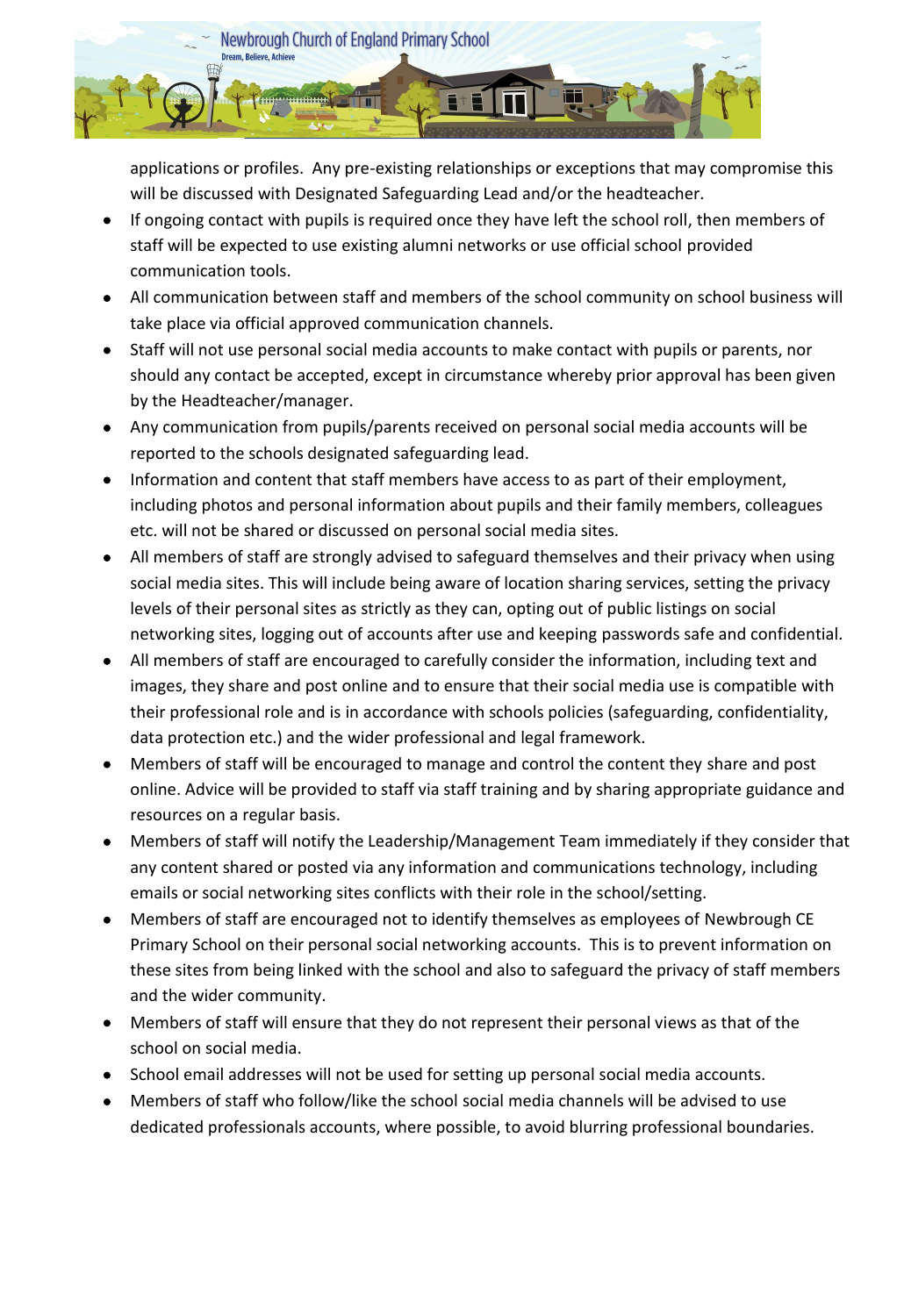

#### **3.4 Staff official use of social media**

- If members of staff are participating in online activity as part of their capacity as an employee of the school, then they are requested to be professional at all times and to be aware that they are an ambassador for the school/setting.
- Staff using social media officially will disclose their official role/position but always make it clear that they do not necessarily speak on behalf of the school.
- Staff using social media officially will be responsible, credible, fair and honest at all times and consider how the information being published could be perceived or shared.
- Staff using social media officially will always act within the legal frameworks they would adhere to within the workplace, including libel, defamation, confidentiality, copyright, data protection as well as equalities laws.
- Staff must ensure that any image posted on any official social media channel have appropriate written parental consent.
- Staff using social media officially will be accountable and must not disclose information, make commitments or engage in activities on behalf of the school unless they are authorised to do so.
- Staff using social media officially will inform their line manager, the Designated Safeguarding Lead and/or the head teacher/manager of any concerns such as criticism or inappropriate content posted online.
- Staff will not engage with any direct or private messaging with children or parents/carers through social media and will communicate via official communication channels.
- Staff using social media officially will sign the school social media Acceptable Use Policy.

#### **3.5 Pupils use of social media**

- Safe and responsible use of social media sites will be outlined for children and their parents as part of the Acceptable Use Policy.
- Personal publishing on social media sites will be taught to pupils as part of an embedded and progressive education approach via age appropriate sites which have been risk assessed and approved as suitable for educational purposes.
- Pupils will be advised to consider the risks of sharing personal details of any kind on social media sites which may identify them and / or their location. Examples would include real/full name, address, mobile or landline phone numbers, school attended, Instant messenger contact details, email addresses, full names of friends/family, specific interests and clubs etc.
- Pupils will be advised not to meet any online friends without a parent/carer or other responsible adult's permission and only when they can be present.
- Pupils will be advised on appropriate security on social media sites and will be encouraged to use safe and passwords, deny access to unknown individuals and be supported in learning how to block and report unwanted communications.
- Pupils will be encouraged to approve and invite known friends only on social networking sites and to deny access to others by making profiles private/protected.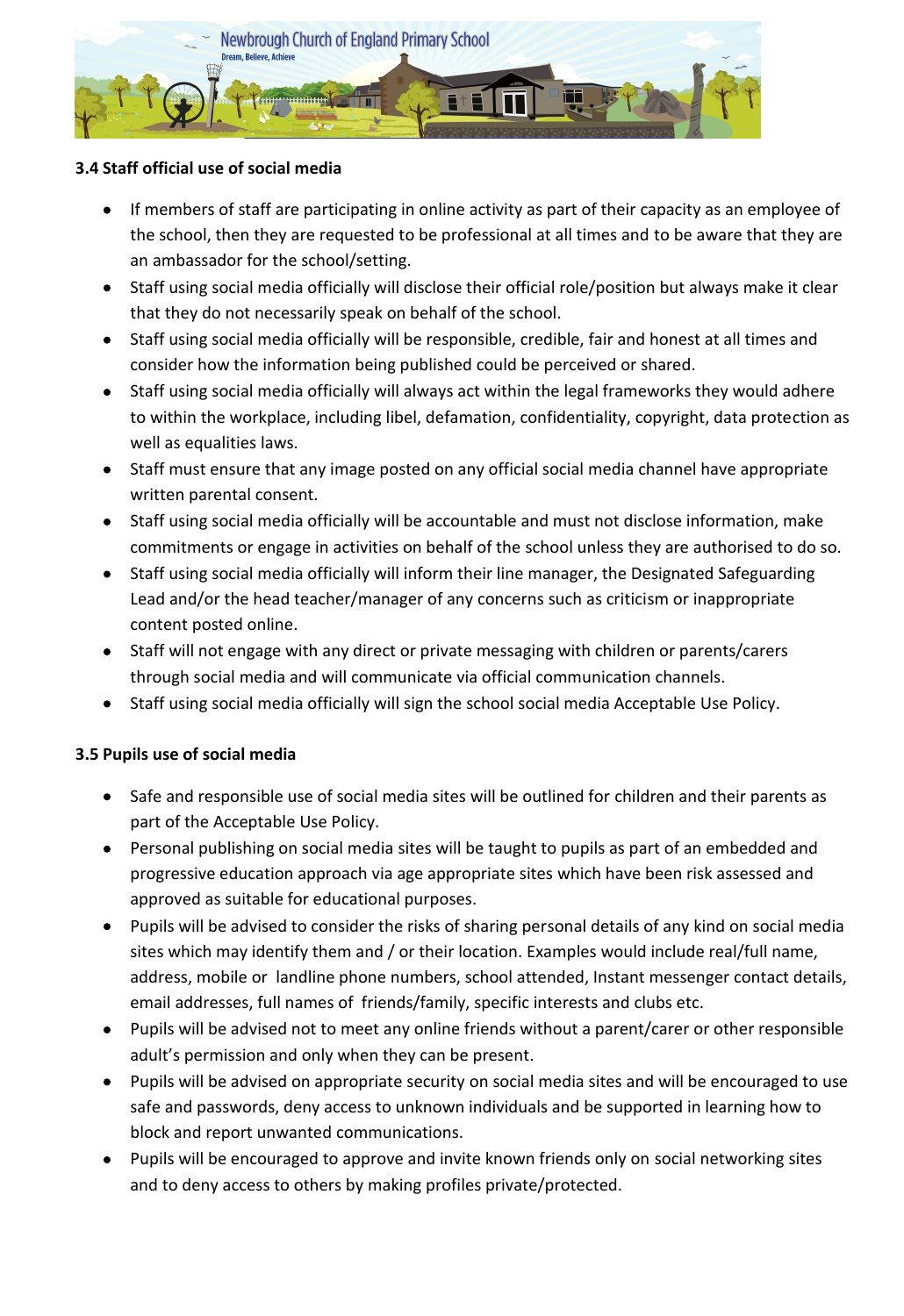

- Parents will be informed of any official social media use with pupils and written parental consent will be obtained, as required.
- Any official social media activity involving pupils will be moderated by the school where possible.
- The school is aware that many popular social media sites state that they are not for children under the age of 13, therefore the School will not create accounts within school specifically for children under this age.
- Any concerns regarding pupils' use of social networking, social media and personal publishing sites, both at home and at school, will be dealt with in accordance with existing school policies including anti-bullying and behaviour.
- Any concerns regarding pupils' use of social networking, social media and personal publishing sites, both at home and at school, will be raised with parents/carers, particularly when concerning any underage use of social media sites.

# **4. Use of Personal Devices and Mobile Phones**

#### **Discussion:**

#### **4.1 Rationale regarding personal devices and mobile phones**

- The widespread ownership of mobile phones and a range of other personal devices among children, young people and adults will require all members of the Newbrough CE Primary School community to take steps to ensure that mobile phones and personal devices are used responsibly.
- The use of mobile phones and other personal devices by young people and adults will be decided by the school and is covered in appropriate policies including the school Acceptable Use or Mobile Phone Policy.
- Newbrough CE Primary School recognises that personal communication through mobile technologies is an accepted part of everyday life for children, staff and parents/carers but requires that such technologies need to be used safely and appropriately within schools.

#### **4.2 Expectations for safe use of personal devices and mobile phones**

- All use of personal devices and mobile phones will take place in accordance with the law and other appropriate school policies.
- Electronic devices of all kinds that are brought in on site are the responsibility of the user at all times. The school accepts no responsibility for the loss, theft or damage of such items. Nor will the school accept responsibility for any adverse health effects caused by any such devices either potential or actual.
- Mobile phones and personal devices are not permitted to be used in certain areas within the school site, or during school visits, such as changing rooms, toilets and swimming pools.
- The sending of abusive or inappropriate messages or content via mobile phones or personal devices is forbidden by any member of the community and any breaches will be dealt with as part of the discipline/behaviour policy.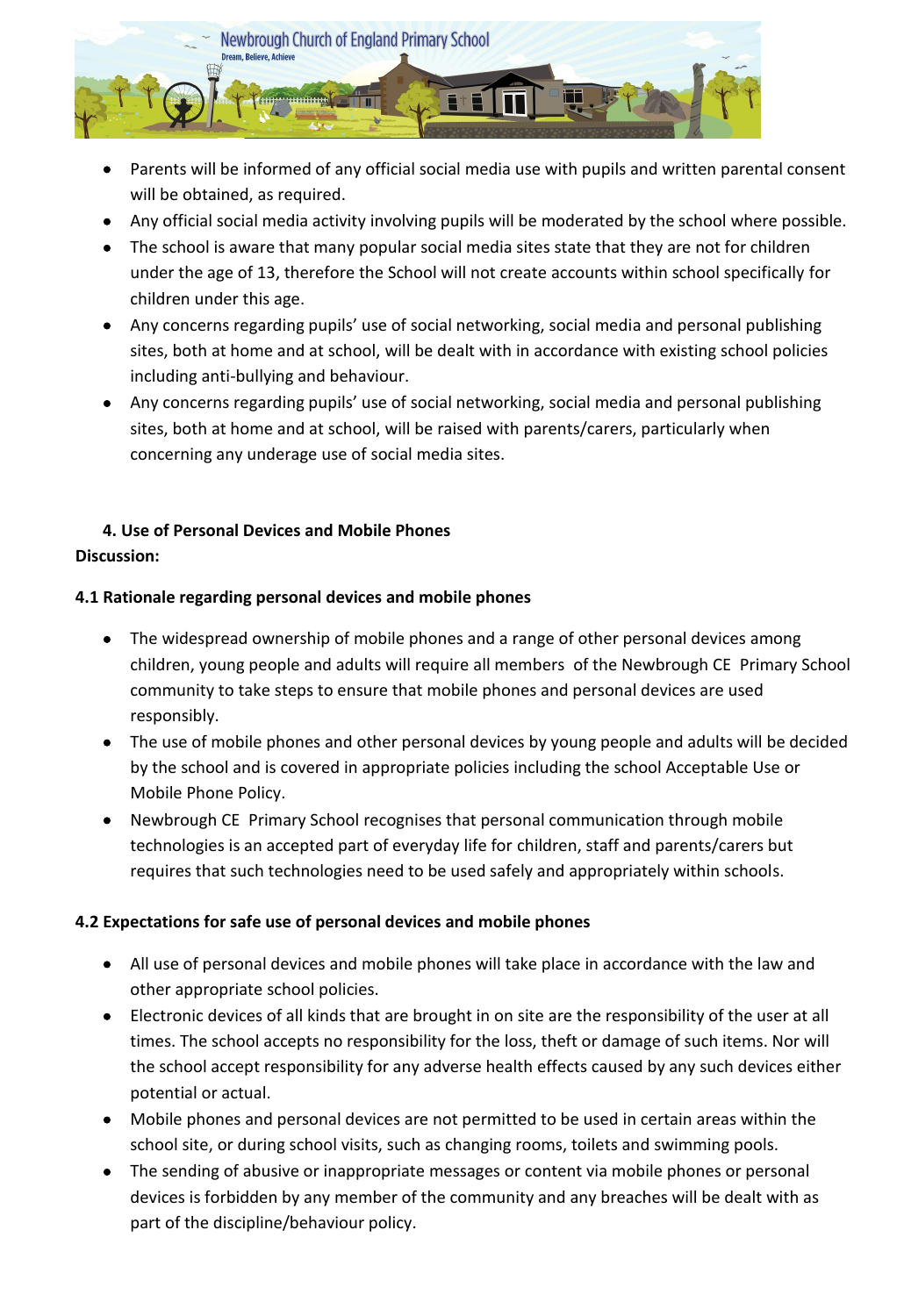

- Members of staff will be issued with a work phone number and email address where contact with pupils or parents/carers is required.
- All members of Newbrough CE Primary School community will be advised to take steps to protect their mobile phones or devices from loss, theft or damage.
- All members of Newbrough CE Primary School community will be advised to use passwords/pin numbers to ensure that unauthorised calls or actions cannot be made on their phones or devices if they are lost or stolen. Passwords and pin numbers should be kept confidential. Mobile phones and personal devices should not be shared.
- All members of Newbrough CE Primary School community will be advised to ensure that their mobile phones and personal devices do not contain any content which may be considered to be offensive, derogatory or would otherwise contravene the school/settings policies.
- School mobile phones and devices must always be used in accordance with the Acceptable Use Policy and any other relevant policies.
- School mobile phones and devices used for communication with parents and pupils must be suitably protected via a passcode/password/pin and must only be accessed and used by members of staff.

#### **4.3 Pupils use of personal devices and mobile phones**

- Pupils will be educated regarding the safe and appropriate use of personal devices and mobile phones.
- All use of mobile phones and personal devices by children will take place in accordance with the acceptable use policy.
- Mobile phones or personal devices will not be used by pupils during formal school time unless as part of an approved and directed curriculum based activity with consent from a member of staff. The use of personal mobile phones or devices for a specific education purpose does not mean that blanket use is permitted.
- If members of staff have an educational reason to allow children to use their mobile phones or personal devices as part of an educational activity then it will only take place when approved by the Leadership Team.
- If a pupil needs to contact his/her parents/carers they will be allowed to use a school phone. Pupils should protect their phone numbers by only giving them to trusted friends and family members.
- Pupils will be instructed in safe and appropriate use of mobile phones and personal devices and will be made aware of boundaries and consequences.
- If a pupil breaches the school policy then the phone or device will be confiscated and will be held in a secure place in the school office. Mobile phones and devices will be released to parents/carers in accordance with the school policy.
- School staff may confiscate a pupil's mobile phone or device if they believe it is being used to contravene the schools behaviour or bullying policy or could contain youth produced sexual imagery (sexting). The phone or device may be searched by a member of the Leadership team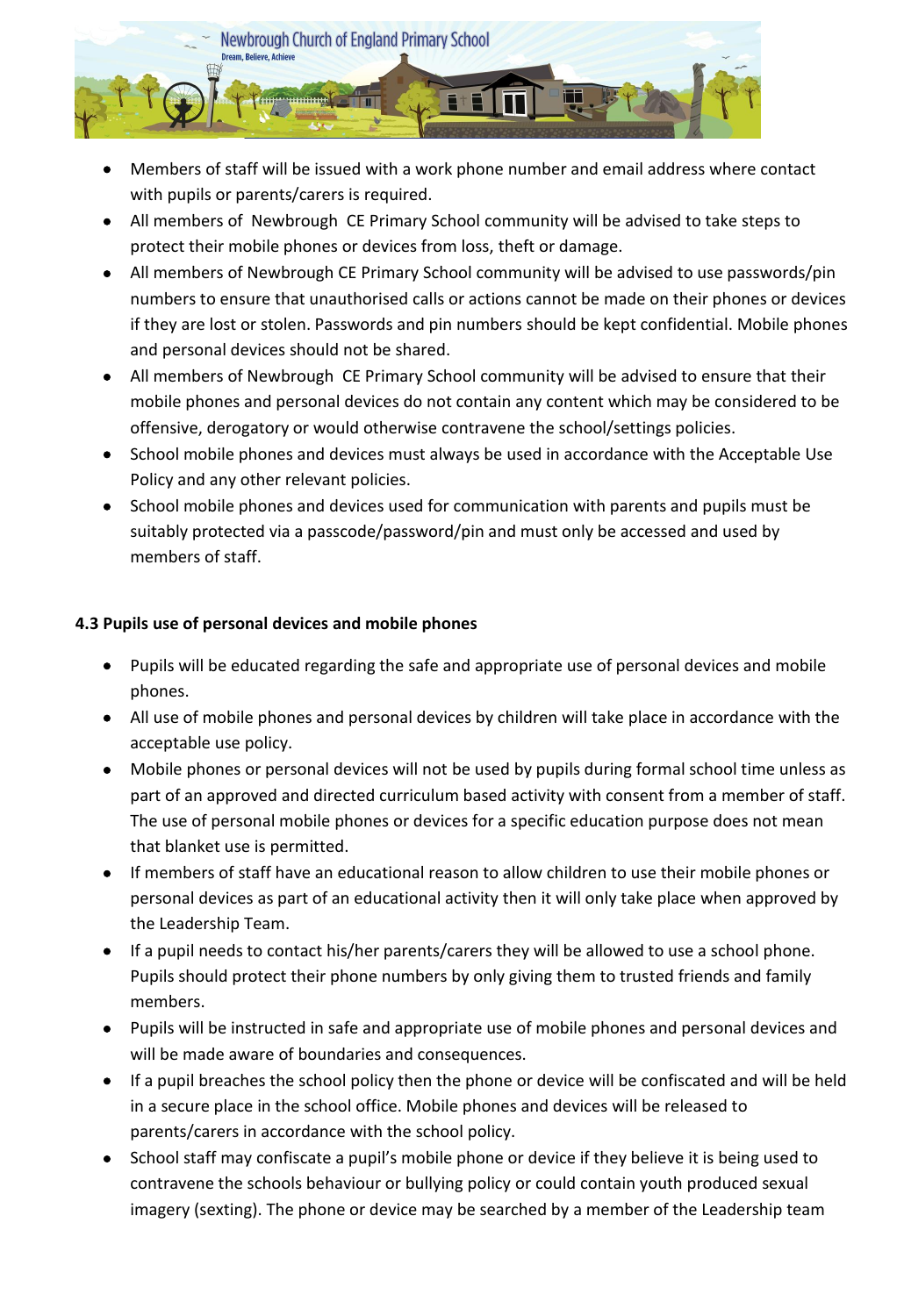

with the consent of the pupil or parent/carer and content may be deleted or requested to be deleted, if appropriate. Searches of mobile phone or personal devices will only be carried out in accordance with the schools policy. [https://www.gov.uk/government/publications/searching](https://www.gov.uk/government/publications/searching-screening-and-confiscation)[screening-and-confiscation](https://www.gov.uk/government/publications/searching-screening-and-confiscation) **)**

 If there is suspicion that material on a pupil's personal device or mobile phone may be illegal or may provide evidence relating to a criminal offence then the device will be handed over to the police for further investigation.

#### **4.5 Staff use of personal devices and mobile phones**

- Members of staff are not permitted to use their own personal phones or devices for contacting children, young people and their families within or outside of the setting in a professional capacity. Any pre-existing relationships which could compromise this will be discussed with leaders/managers.
- Staff will not use personal devices such as mobile phones, tablets or cameras to take photos or videos of children and will only use work-provided equipment for this purpose.
- Staff will not use any personal devices directly with children and will only use work-provided equipment during lessons/educational activities.
- Members of staff will ensure that any use of personal phones and devices will always take place in accordance with the law e.g. data protection as well as relevant school policy and procedures e.g. confidentiality, data security, Acceptable Use etc.
- Staff personal mobile phones and devices will be switched off/switched to 'silent' mode during lesson times.
- Bluetooth or other forms of communication should be "hidden" or switched off during lesson times.
- Personal mobile phones or devices will not be used during teaching periods unless permission has been given by a member of the Leadership Team in emergency circumstances.
- Staff will ensure that any content bought on site via mobile phones and personal devices are compatible with their professional role and expectations.
- If a member of staff breaches the school policy then disciplinary action will be taken.
- If a member of staff is thought to have illegal content saved or stored on a mobile phone or personal device or have committed a criminal offence then the police will be contacted.
- Any allegations against members of staff involving personal use of mobile phone or devices will be responded to following the school allegations management policy.

# **4.6 Visitors use of personal devices and mobile phones**

- Parents/carers and visitors must use mobile phones and personal devices in accordance with the school acceptable use policy.
- Use of mobile phones or personal devices by visitors and parents/carers to take photos or videos must take place in accordance with the school image use policy.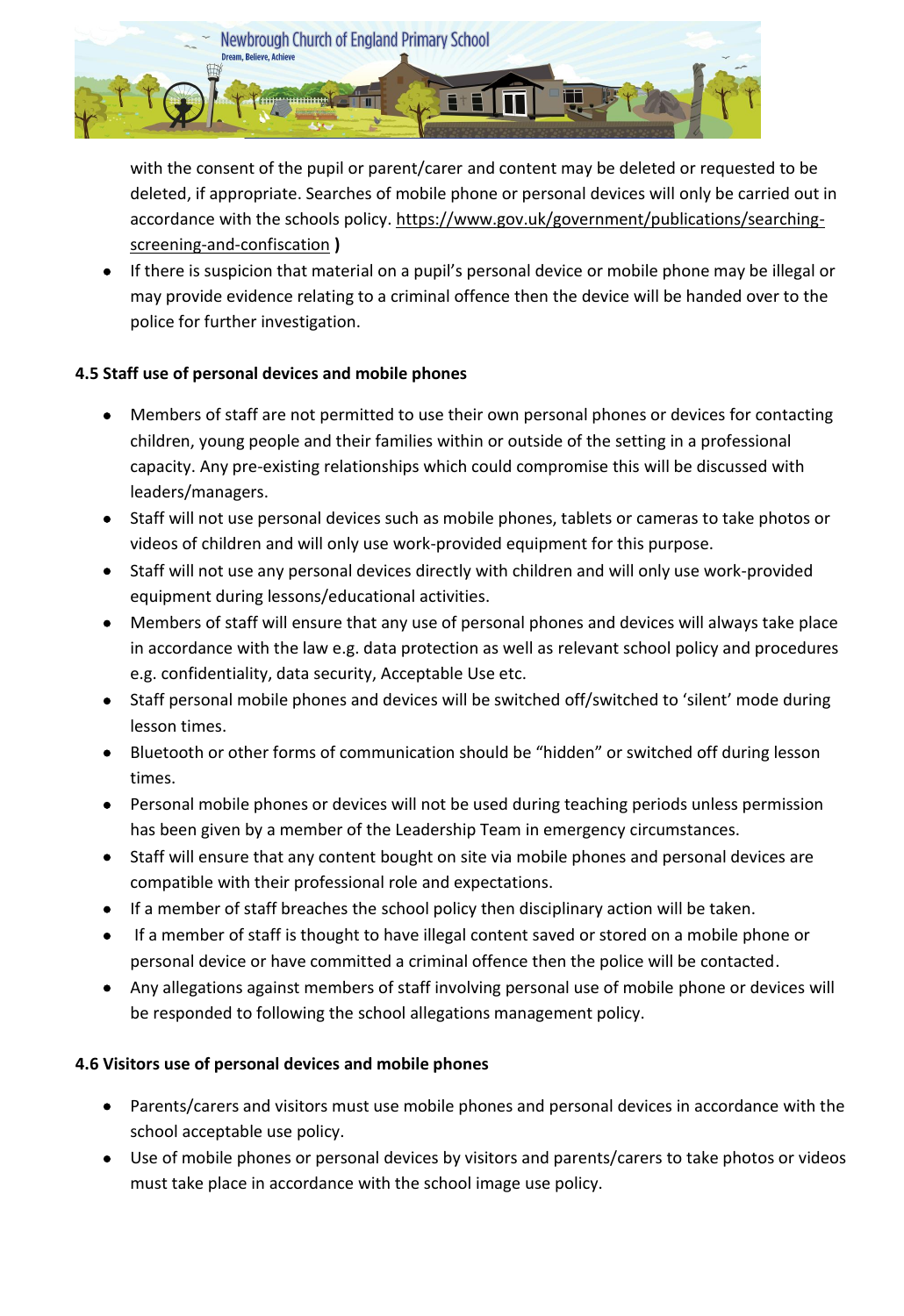

- The school will ensure appropriate signage and information is displayed and provided to inform visitors of expectations of use.
- Staff will be expected to challenge concerns when safe and appropriate and will always inform the Designated Safeguarding Lead of any breaches of use by visitors.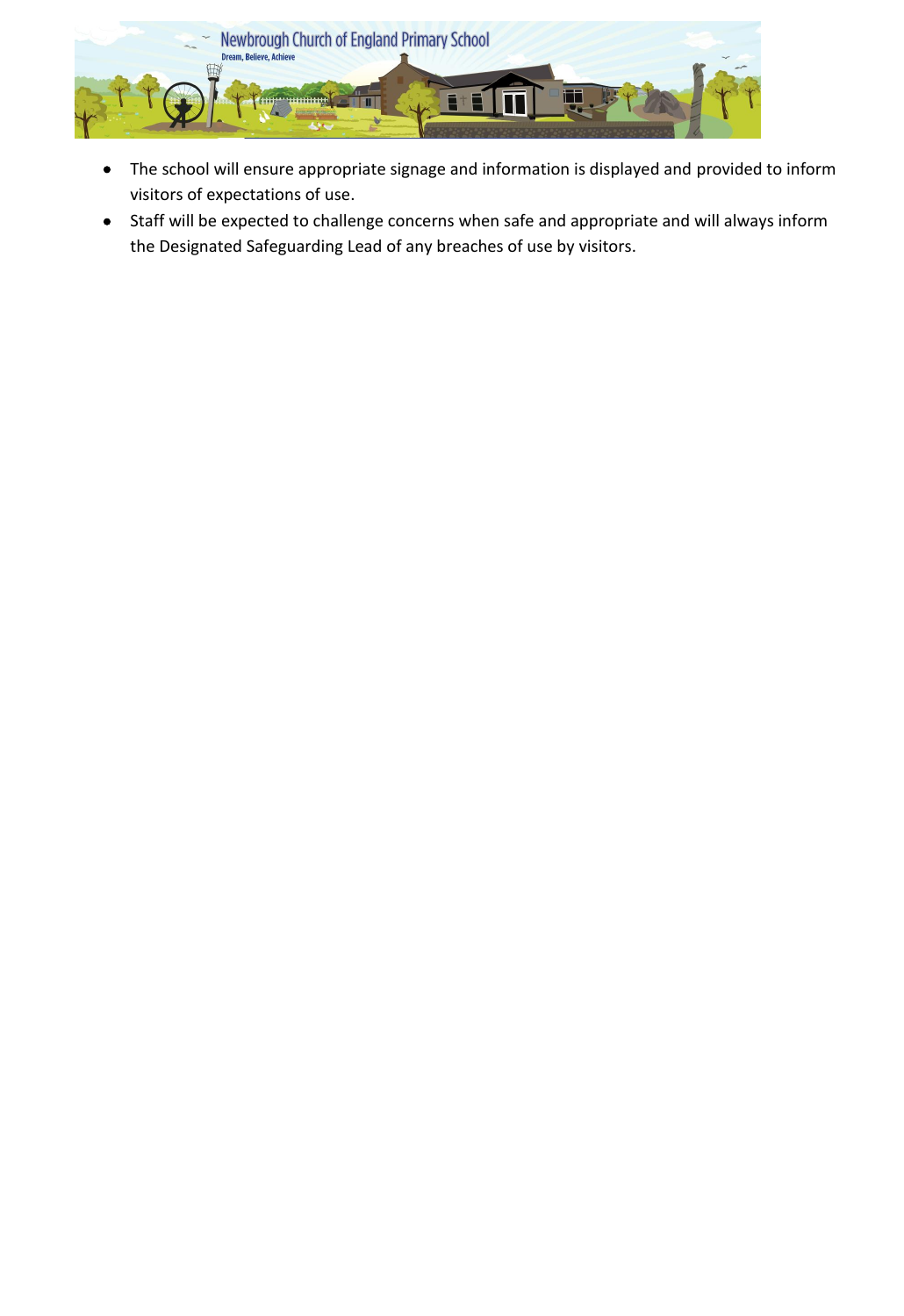

#### **5. Policy Decisions**

#### **5.1. Reducing online risks**

- Newbrough CE Primary School is aware that the Internet is a constantly changing environment with new apps, tools, devices, sites and material emerging at a rapid pace.
- Emerging technologies will be examined for educational benefit and the school leadership team will ensure that appropriate risk assessments are carried out before use in school is allowed.
- The school will ensure that appropriate filtering and monitoring systems are in place to prevent staff and pupils from accessing unsuitable or illegal content. (PCE / Lightspeed)
- The school will take all reasonable precautions to ensure that users access only appropriate material. However, due to the global and connected nature of Internet content, it is not always possible to guarantee that access to unsuitable material will never occur via a school computer or device.
- The school will audit technology use to establish if the online safety (e–Safety) policy is adequate and that the implementation of the policy is appropriate.
- Methods to identify, assess and minimise online risks will be reviewed regularly by the schools leadership team.

#### **5.2. Internet use throughout the wider school community**

- The school will liaise with local organisations to establish a common approach to online safety.
- The school will work with the local community's needs (including recognising cultural backgrounds, languages, religions and ethnicity) to ensure internet use is appropriate.
- The school will provide an Acceptable Use Policy for any guest/visitor who needs to access the school computer system or internet on site

#### **5.3 Authorising internet access**

- The school will maintain a current record of all staff and pupils who are granted access to the school's devices and systems.
- All staff, pupils and visitors will read and sign the Acceptable Use Policy before using any school resources.
- Parents will be informed that pupils will be provided with supervised Internet access which is appropriate to their age and ability.
- Parents will be asked to read the Acceptable Use Policy for pupil access and discuss it with their child, where appropriate.
- When considering access for vulnerable members of the community (such as with children with special education needs) the school will make decisions based on the specific needs and understanding of the pupil(s).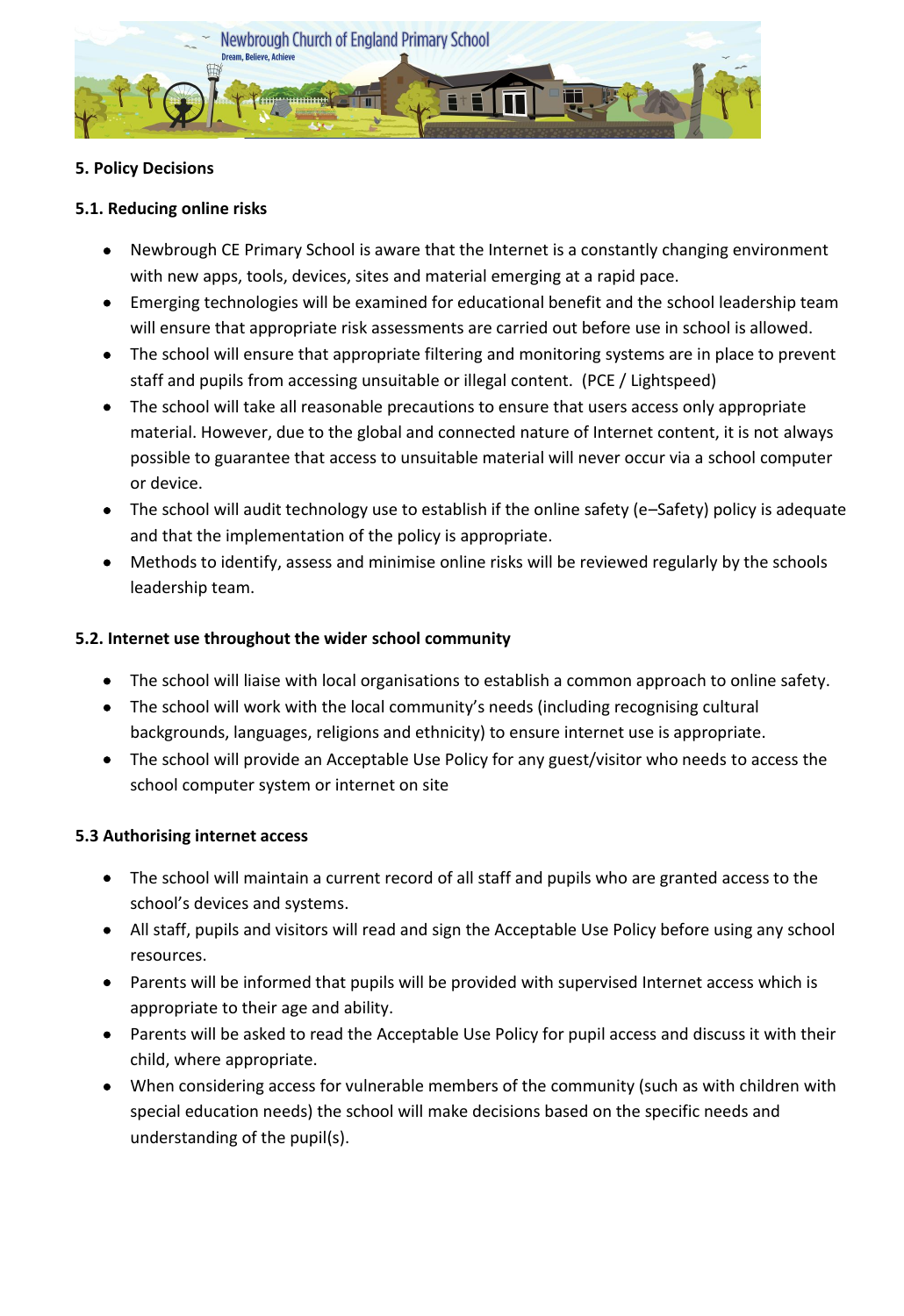

#### **6. Engagement Approaches**

#### **6.1 Engagement and education of children and young people**

- An online safety (e-Safety) curriculum will be established and embedded throughout the whole school, to raise awareness regarding the importance of safe and responsible internet use amongst pupils.
- Education about safe and responsible use will precede internet access.
- Pupils input will be sought when writing and developing school online safety policies and practices, including curriculum development and implementation.
- Pupils will be supported in reading and understanding the Acceptable Use Policy in a way which suits their age and ability.
- All users will be informed that network and Internet use will be monitored.
- Online safety (e-Safety) will be included in the PSHE, SRE, Citizenship and Computing programmes of study, covering both safe school and home use.
- Online safety (e-Safety) education and training will be included as part of the transition programme across the Key Stages and when moving between establishments.
- Acceptable Use expectations and Posters will be posted in all rooms with Internet access.
- Safe and responsible use of the Internet and technology will be reinforced across the curriculum and within all subject areas.
- External support will be used to complement and support the schools internal online safety (e-Safety) education approaches.
- The school will reward positive use of technology by pupils.
- The school will implement peer education to develop online safety as appropriate to the needs of the pupils.

#### **6.2 Engagement and education of children and young people considered to be vulnerable**

- Newbrough CE Primary School is aware that some children may be considered to be more vulnerable online due to a range of factors.
- Newbrough CE Primary School will ensure that differentiated and ability appropriate online safety (e-Safety) education is given, with input from specialist staff as appropriate (e.g. SENCO, Looked after Child Coordinator).

#### **6.3 Engagement and education of staff**

 The online safety (e-Safety) policy will be formally provided to and discussed with all members of staff as part of induction and will be reinforced and highlighted as part of our safeguarding responsibilities.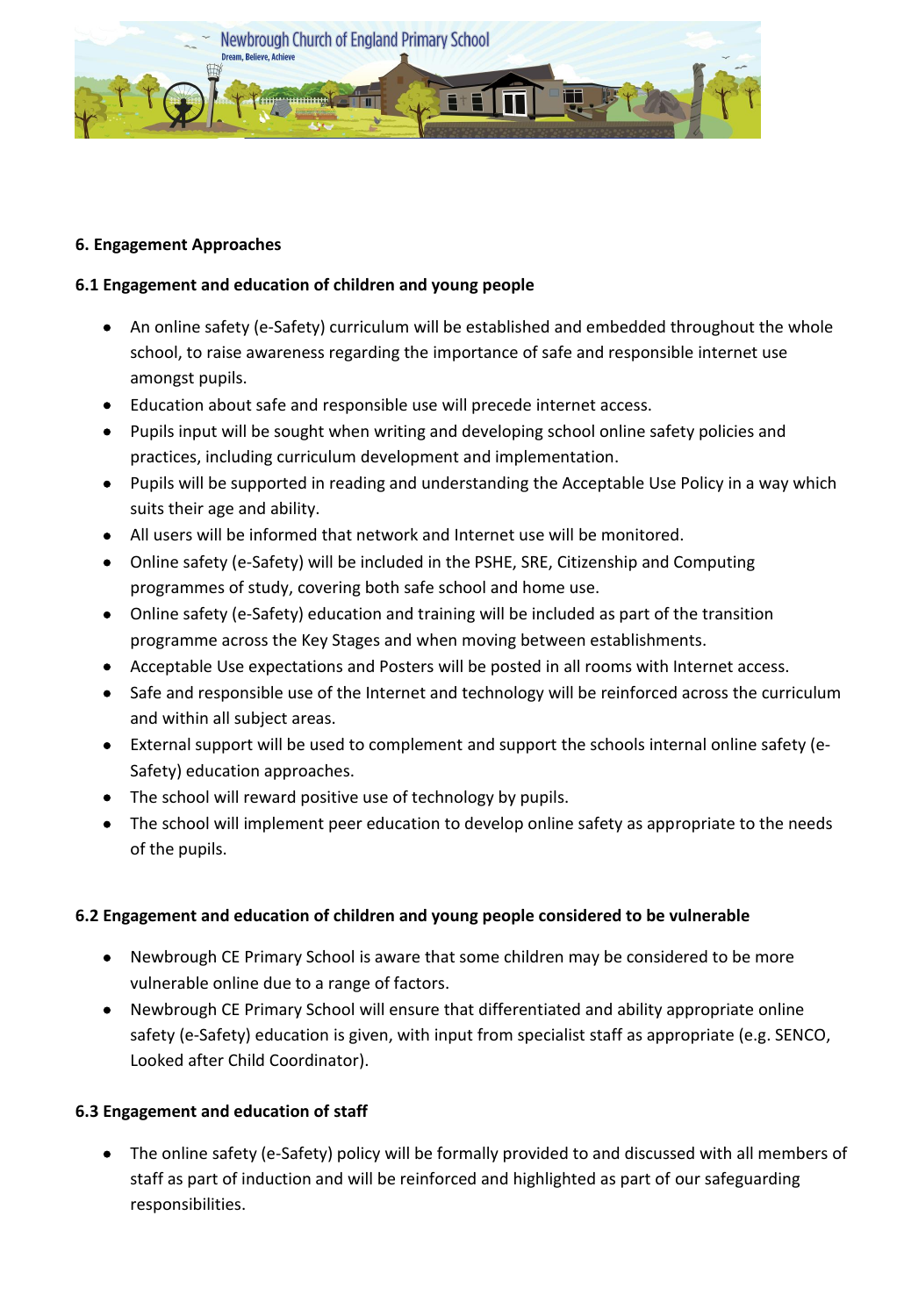

- Staff will be made aware that our Internet traffic can be monitored and traced to the individual user. Discretion and professional conduct is essential when using school systems and devices.
- Up-to-date and appropriate staff training in safe and responsible Internet use, both professionally and personally, will be provided for all members of staff in a variety of ways, on a regular (at least annual) basis.
- All members of staff will be made aware that their online conduct out of school could have an impact on their role and reputation within school. Civil, legal or disciplinary action could be taken if they are found to bring the profession or institution into disrepute, or if something is felt to have undermined confidence in their professional abilities.
- Members of staff with a responsibility for managing filtering systems or monitor ICT use will be supervised by the Leadership Team and will have clear procedures for reporting issues or concerns.
- The school will highlight useful online tools which staff should use according to the age and ability of the pupils.

#### **6.4 Engagement and education of parents and carers**

- Newbrough CE Primary School recognise that parents/carers have an essential role to play in enabling children to become safe and responsible users of the internet and digital technology.
- Parents' attention will be drawn to the school online safety (e-Safety) policy and expectations in newsletters, letters, school prospectus and on the school website.
- A partnership approach to online safety at home and at school with parents will be encouraged. This may include offering parent evenings with demonstrations and suggestions for safe home Internet use or highlighting online safety at other well attended events e.g. parent evenings, transition events, fetes and sports days.
- Parents will be requested to read online safety information as part of the Home School Agreement.
- Parents will be encouraged to read the school Acceptable Use Policy for pupils and discuss its implications with their children.
- Information and guidance for parents on online safety will be made available to parents in a variety of formats.
- Parents will be encouraged to role model positive behaviour for their children online.

# **7. Managing Information Systems**

#### **7.1 Managing personal data online**

- Personal data will be recorded, processed, transferred and made available according to the Data Protection Act 1998.
- Full information regarding the schools approach to data protection and information governance can be found in the schools information security policy.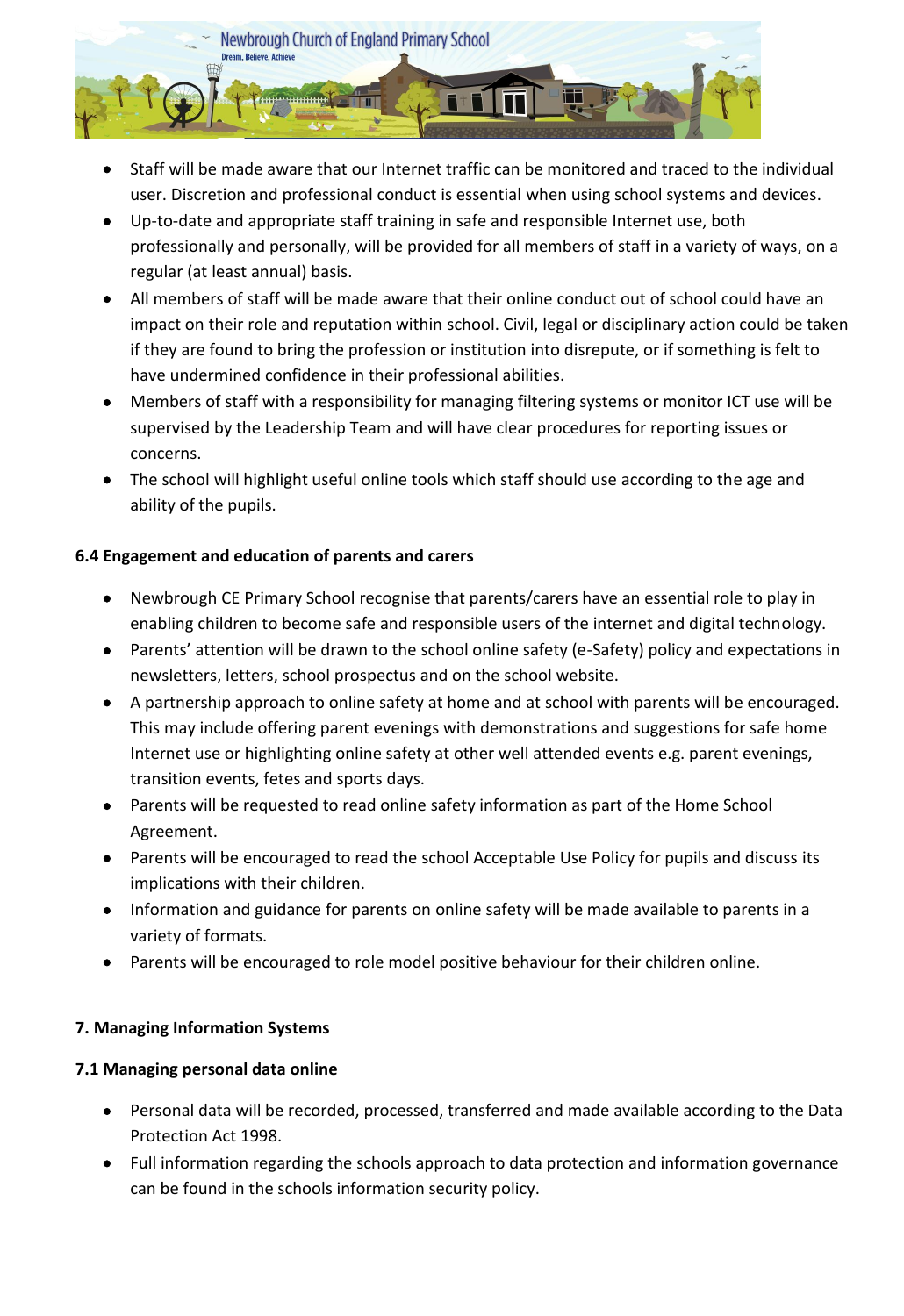

#### **7.2 Security and Management of Information Systems**

- The security of the school information systems and users will be reviewed regularly.
- Virus protection will be updated regularly.
- Personal data sent over the Internet or taken off site (such as via portable media storage) will be encrypted or accessed via appropriate secure remote access systems.
- Portable media may not be used without specific permission followed by an anti-virus /malware scan.
- Unapproved software will not be allowed in work areas or attached to email.
- Files held on the school's network will be regularly checked.
- The computing coordinator/network manager will review system capacity regularly.
- The appropriate use of user logins and passwords to access the school network will be enforced for all but the youngest users.
- All users will be expected to log off or lock their screens/devices if systems are unattended.
- The school will log and record internet use on all school owned devices via the SLA with County.

#### **Password policy**

All users will be informed not to share passwords or information with others and not to login as another user at any time.

- Staff and pupils must always keep their password private and must not share it with others or leave it where others can find it.
- All members of staff will have their own unique username and private passwords to access school systems. Members of staff are responsible for keeping their password private.
- From Reception, all pupils are provided with their own unique username and private passwords to access school systems. Pupils are responsible for keeping their password private.
- We require staff and pupils to use STRONG passwords for access into our system.
- We require staff and pupils to change their passwords every month.

#### **7.3 Filtering and Monitoring**

- The governors/proprietors will ensure that the school has age and ability appropriate filtering and monitoring in place whilst using school devices and systems to limit children's exposure to online risks.
- The school's internet access strategy will be dependent on the need and requirements of our community and will therefore be designed to suit the age and curriculum requirements of our pupils, with advice from technical, educational and safeguarding staff.
- All monitoring of school owned/provided systems will take place to safeguard members of the community.
- All users will be informed that use of school systems can be monitored and that all monitoring will be in line with data protection, human rights and privacy legislation.
- The school uses educational filtered secure broadband connectivity through the NGFL which is appropriate to the age and requirement of our pupils.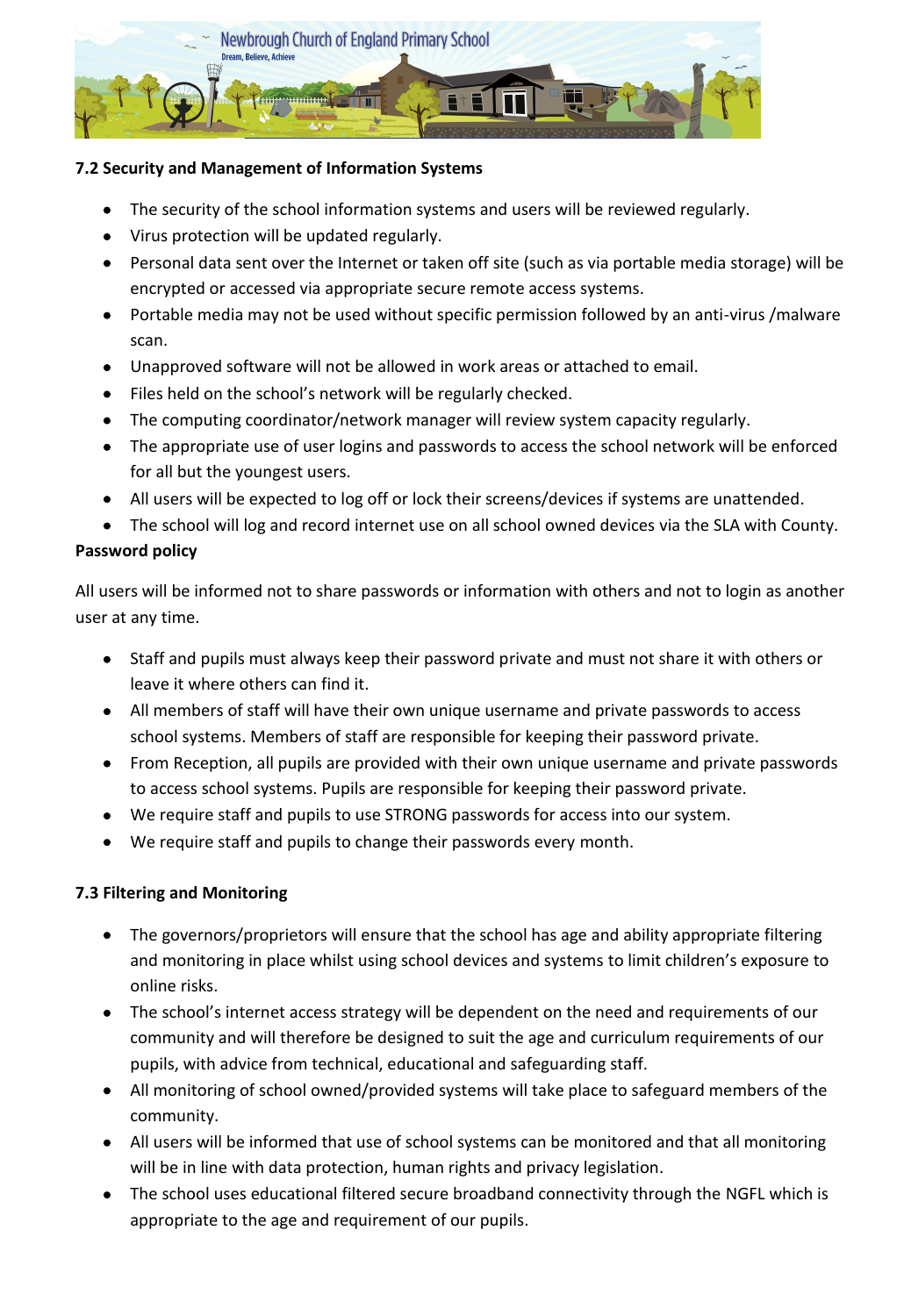

- The school uses Light Speed filtering system which blocks sites that fall into categories such as pornography, racial hatred, extremism, gaming, sites of an illegal nature, etc.
- The school will work with NCC and the Schools Broadband team or broadband/filtering provider to ensure that filtering policy is continually reviewed.
- The school will have a clear procedure for reporting breaches of filtering which all members of the school community (all staff and all pupils) will be made aware of.
- If staff or pupils discover unsuitable sites, the URL will be reported to the School Designated Safeguarding Lead and will then be recorded and escalated as appropriate.
- The School filtering system will block all sites on the Internet Watch Foundation (IWF) list.
- Changes to the school filtering policy will be risk assessed by staff with educational and technical experience prior to any changes and where appropriate with consent from the Leadership Team.
- All changes to the school filtering policy will be logged and recorded.
- The Leadership Team will ensure that regular checks are made to ensure that the filtering methods selected are effective and appropriate.
- Any material that the school believes is illegal will be reported to appropriate agencies such as IWF, Northumbria Police or CEOP immediately.

# **7.4 Management of applications (apps) used to record children's progress**

- The headteacher is ultimately responsible for the security of any data or images held of children.
- Apps/systems which store personal data will be risk assessed prior to use.
- Only school issued devices will be used for apps that record and store children's personal details, attainment or photographs. Personal staff mobile phones or devices will not be used to access or upload content to any apps which record and store children's personal details, attainment or images.
- Devices will be appropriately encrypted if taken off site to prevent a data security breach in the event of loss or theft.
- Users will be advised on safety measures to protect all members of the community such as using strong passwords, logging out of systems etc.
- Parents will be informed of the schools expectations regarding safe and appropriate use (e.g. not sharing passwords or sharing images) prior to being given access.

# **8. Responding to Online Incidents and Safeguarding Concerns**

- All members of the community will be made aware of the range of online risks that are likely to be encountered including sexting, online/cyber bullying etc. This will be highlighted within staff training and educational approaches for pupils.
- All members of the school community will be informed about the procedure for reporting online safety (e-Safety) concerns, such as breaches of filtering, sexting, cyberbullying, illegal content etc.
- The Designated Safeguarding Lead (DSL) will be informed of any online safety (e-Safety) incidents involving child protection concerns, which will then be recorded.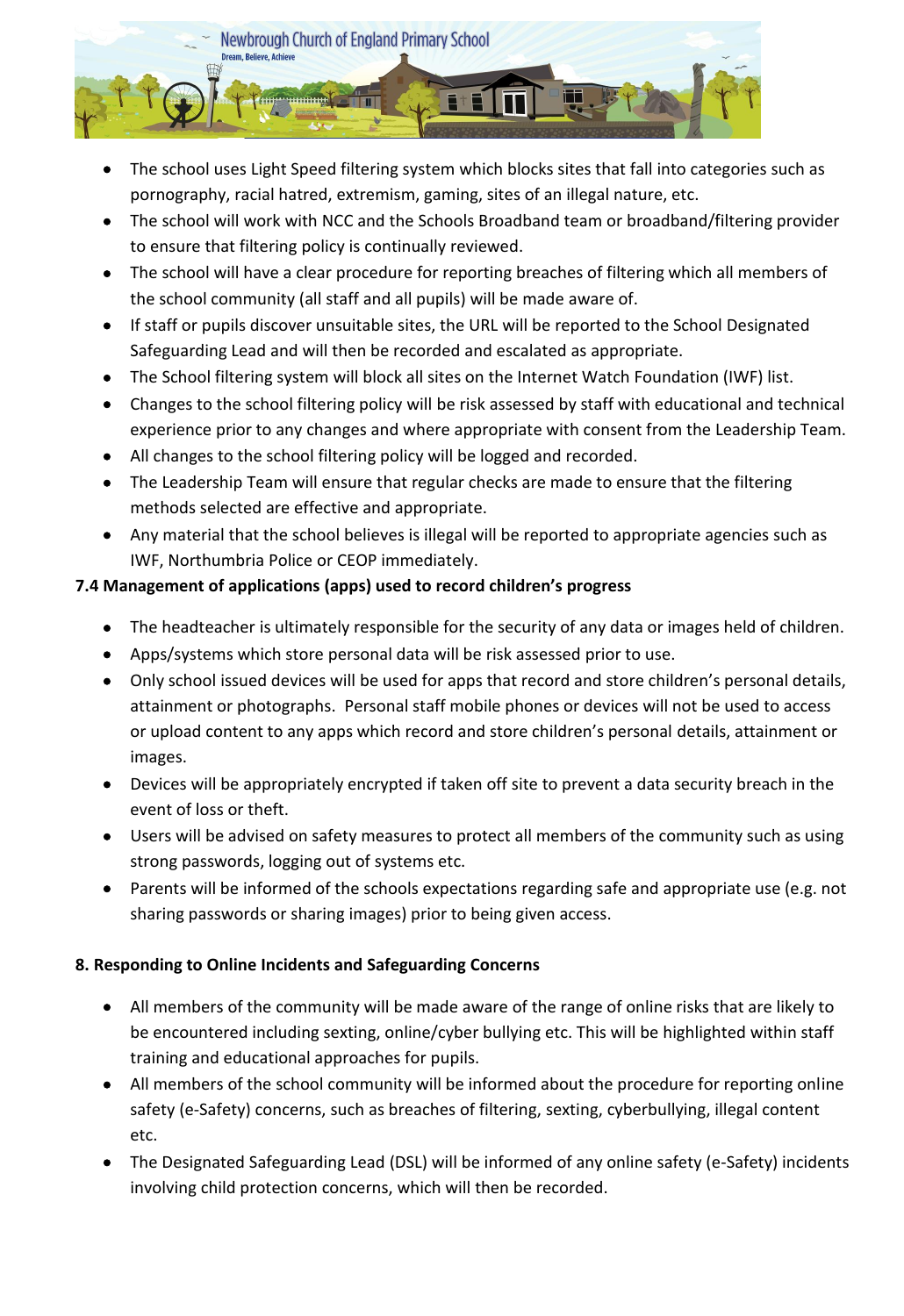

- The DSL will ensure that online safety concerns are escalated and reported to relevant agencies in line with the Northumberland Safeguarding Children Board thresholds and procedures.
- Complaints about Internet misuse will be dealt with under the School's complaints procedure.
- Complaints about online/cyber bullying will be dealt with under the School's anti-bullying policy and procedure
- Any complaint about staff misuse will be referred to the head teacher
- Any allegations against a member of staff's online conduct will be discussed with the LADO (Local Authority Designated Officer).
- Pupils, parents and staff will be informed of the schools complaints procedure.
- Staff will be informed of the complaints and whistleblowing procedure.
- All members of the school community will need to be aware of the importance of confidentiality and the need to follow the official school procedures for reporting concerns.
- All members of the school community will be reminded about safe and appropriate behaviour online and the importance of not posting any content, comments, images or videos online which cause harm, distress or offence to any other members of the school community.
- The school will manage online safety (e-Safety) incidents in accordance with the school discipline/behaviour policy where appropriate.
- The school will inform parents/carers of any incidents of concerns as and when required.
- After any investigations are completed, the school will debrief, identify lessons learnt and implement any changes as required.
- Where there is cause for concern or fear that illegal activity has taken place or is taking place then the school will contact the Education Safeguards Team or Northumberland Police via 101 or 999 if there is immediate danger or risk of harm.
- The use of computer systems without permission or for inappropriate purposes could constitute a criminal offence under the Computer Misuse Act 1990 and breaches will be reported to Northumberland Police.
- If the school is unsure how to proceed with any incidents of concern, then the incident will be escalated to the Education Safeguarding Team.
- If an incident of concern needs to be passed beyond the school community, then the concern will be escalated to the Education Safeguarding Team to communicate to other schools/settings in Northumberland.
- Parents and children will need to work in partnership with the school to resolve issues.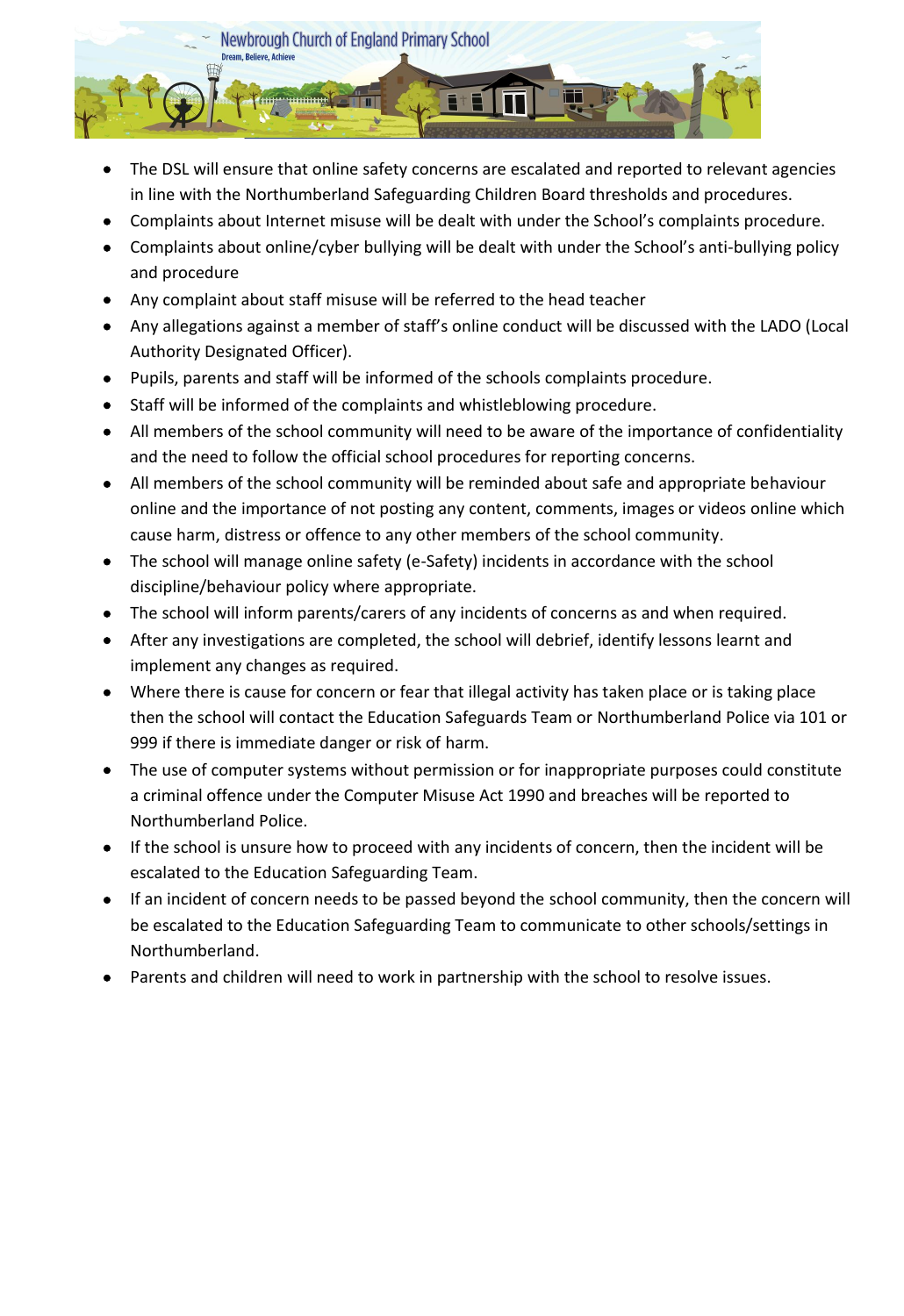

#### **Appendix A**

#### *9.* **Procedures for Responding to Specific Online Incidents or Concerns**

#### **9.1 Responding to concerns regarding Youth Produced Sexual Imagery or "Sexting"**

- Newbrough CE Primary School ensure that all members of the community are made aware of the potential social, psychological and criminal consequences of sharing, possessing and creating youth produced sexual imagery (known as "sexting").
- The school will implement preventative approaches via a range of age and ability appropriate educational approaches for pupils, staff and parents/carers.
- Newbrough CE Primary School views "sexting" as a safeguarding issue and all concerns will be reported to and dealt with by the Designated Safeguarding Lead Mrs Jo Trotter.
- The school will follow the guidance as set out in the non-statutory UKCCIS advice 'Sexting in schools and colleges: responding to incidents and safeguarding young people' and KSCB "Responding to youth produced sexual imagery" guidance
- If the school are made aware of incident involving creating youth produced sexual imagery the school will:
	- Act in accordance with the schools child protection and safeguarding policy and the relevant Northumberland Safeguarding Child Boards procedures.
	- Immediately notify the designated safeguarding lead.
	- Store the device securely.
	- Carry out a risk assessment in relation to the children(s) involved.
	- Consider the vulnerabilities of children(s) involved (including carrying out relevant checks with other agencies)
	- Make a referral to children's social care and/or the police (as needed/appropriate).
	- Put the necessary safeguards in place for children e.g. offer counselling support and immediate protection and offer appropriate pastoral support for those involved.
	- Implement appropriate sanctions in accordance with the schools behaviour policy but taking care not to further traumatise victims where possible.
	- Review the handling of any incidents to ensure that the school is implementing best practice and the leadership team will review and update any management procedures where necessary.
	- Inform parents/carers about the incident and how it is being managed.
- The school will not view an images suspected of being youth produced sexual imagery unless there is no other possible option or there is a clear need or reason to do so (in these cases the image will only be viewed by the Designated Safeguarding Lead).
- The school will not send, share or save content suspected to be an indecent image of children and will not allow or request children to do so.
- If an indecent image has been taken or shared on the school/settings network or devices then the school will take action to block access to all users and isolate the image.
- The school will take action regarding creating youth produced sexual imagery, regardless of the use of school equipment or personal equipment, both on and off the premises.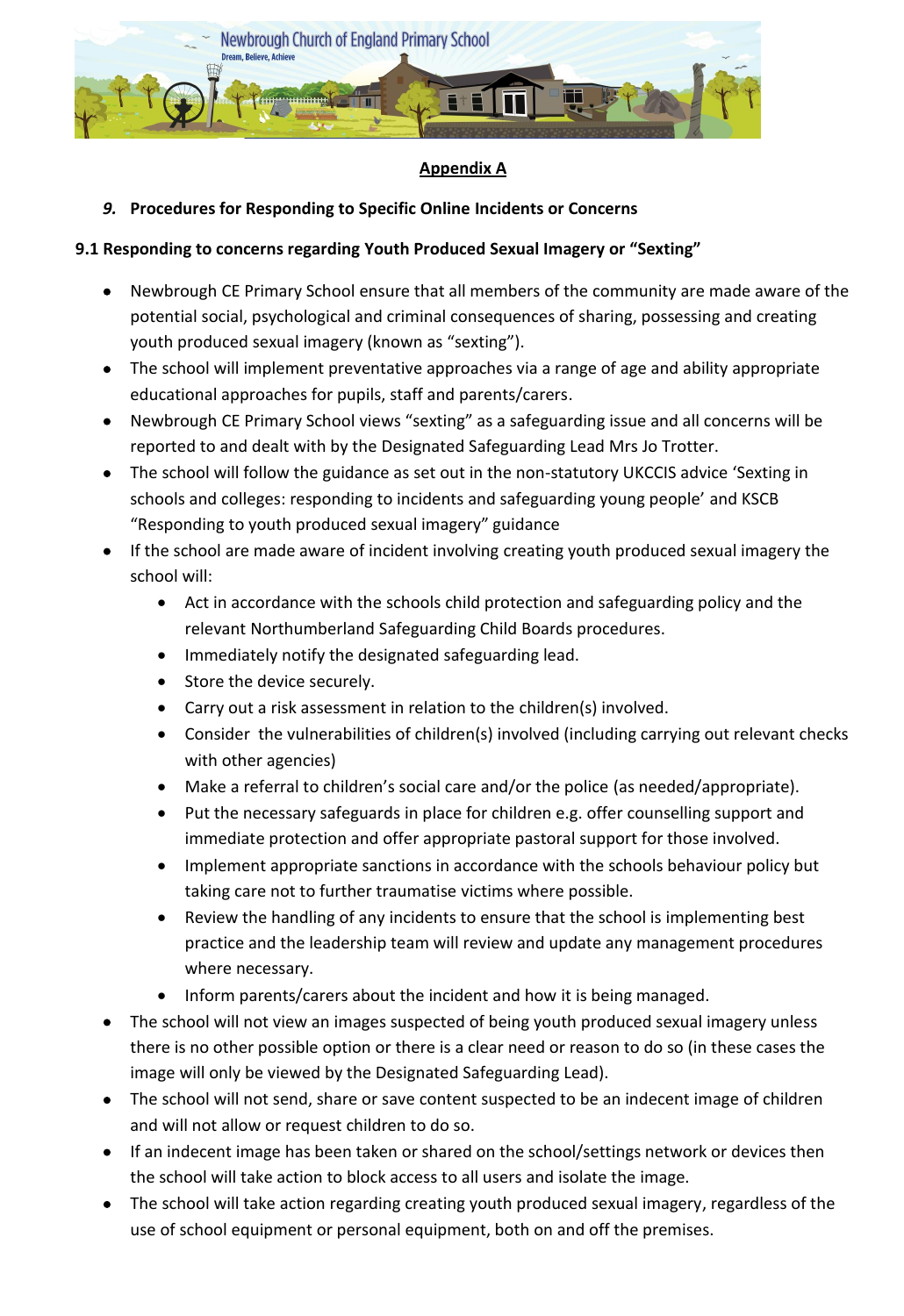

 The school will ensure that all members of the community are aware of sources of support regarding youth produced sexual imagery.

#### **9.2. Responding to concerns regarding Online Child Sexual Abuse and Exploitation**

- Newbrough CE Primary School will ensure that all members of the community are made aware of online child sexual abuse, including exploitation and grooming including the consequences, possible approaches which may be employed by offenders to target children and how to respond to concerns.
- The school will implement preventative approaches for online child sexual abuse via a range of age and ability appropriate educational approaches for pupils, staff and parents/carers.
- Newbrough CE Primary School views online child sexual abuse as a safeguarding issue and all concerns will be reported to and dealt with by the Designated Safeguarding Lead Mrs Jo Trotter
- If the school is unclear if a criminal offence has been committed then the Designated Safeguarding Lead will obtain advice immediately through the Education Safeguarding Team and/or Northumberland Police.
- If the school is made aware of intelligence or information which may relate to child sexual exploitation (on or offline) then it will be passed through to the CSET team by the DSL.
- If the school are made aware of incident involving online child sexual abuse of a child then the school will:
	- o Act in accordance with the schools child protection and safeguarding policy and the relevant Northumberland Safeguarding Child Boards procedures.
	- o Immediately notify the designated safeguarding lead.
	- o Store any devices involved securely.
	- o Immediately inform Northumberland police via 101 (using 999 if a child is at immediate risk)
	- o Where appropriate the school will involve and empower children to report concerns regarding online child sexual abuse e.g. using the Click CEOP report form: [www.ceop.police.uk/safety-centre/](http://www.ceop.police.uk/safety-centre/)
	- o Carry out a risk assessment which considers any vulnerabilities of pupil(s) involved (including carrying out relevant checks with other agencies).
	- o Make a referral to children's social care (if needed/appropriate).
	- o Put the necessary safeguards in place for pupil(s) e.g. offer counselling support and immediate protection and offer appropriate pastoral support for those involved.
	- o Inform parents/carers about the incident and how it is being managed.
	- o Review the handling of any incidents to ensure that the school is implementing best practice and the school leadership team will review and update any management procedures where necessary.
- The school will take action regarding online child sexual abuse regardless of the use of school equipment or personal equipment, both on and off the school premises.
- The school will ensure that all members of the community are aware of sources of support regarding online child sexual abuse.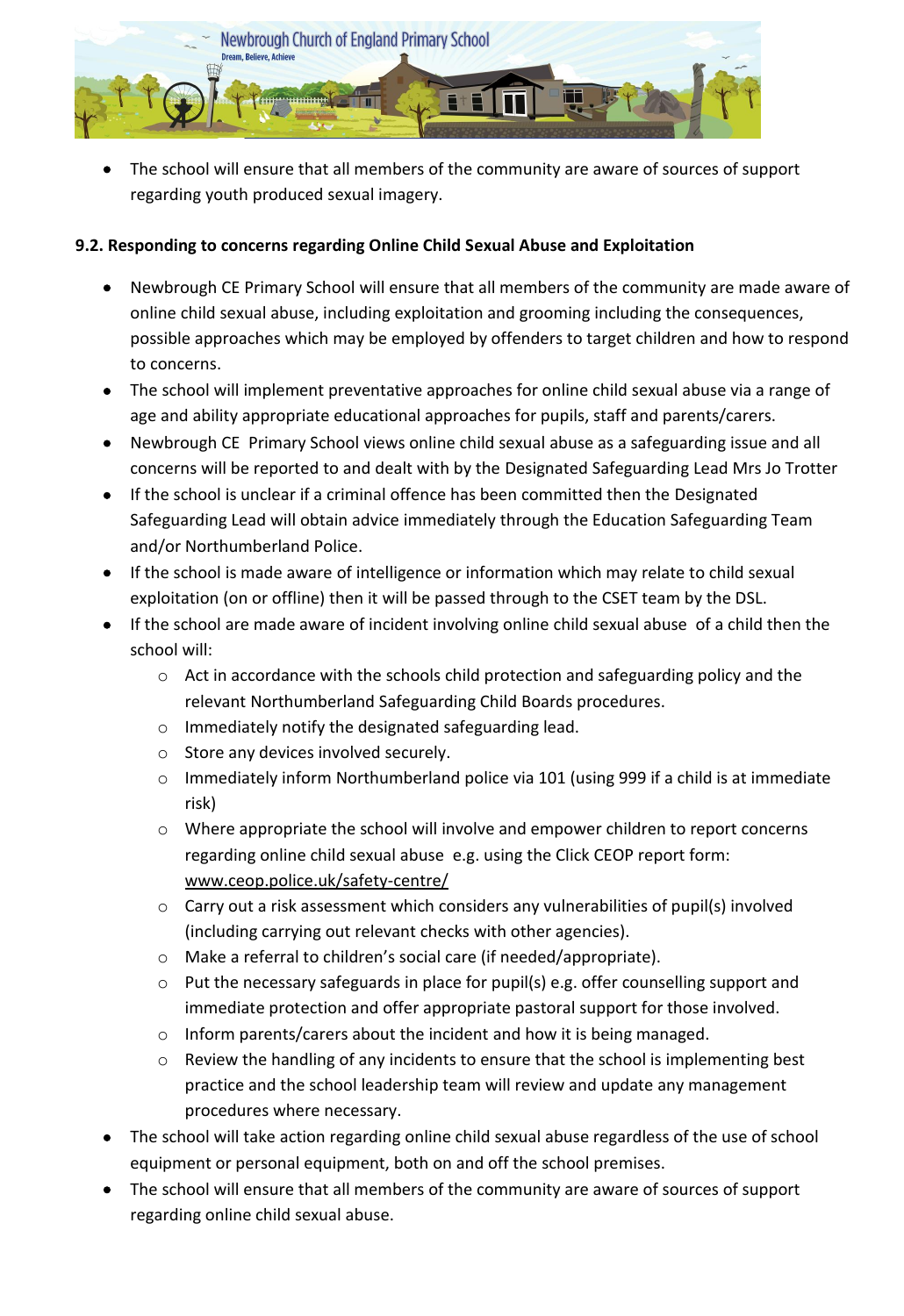

- If pupils at other schools are believed to have been targeted then the school will seek support from the Education Safeguarding Team to enable other schools to take appropriate action to safeguarding their community.
- The school will ensure that the Click CEOP report button is visible and available to pupils and other members of the school community, for example including the CEOP report button the school website homepage and on intranet systems.

# **9.3. Responding to concerns regarding Indecent Images of Children (IIOC)**

- Newbrough CE Primary School will ensure that all members of the community are made aware of the criminal nature of Indecent Images of Children (IIOC) including the possible consequences.
- The school will take action regarding of Indecent Images of Children (IIOC) regardless of the use of school equipment or personal equipment, both on and off the premises.
- The school will take action to prevent access accidental access to of Indecent Images of Children (IIOC) for example using an internet Service provider (ISP) which subscribes to the Internet Watch Foundation block list, implementing appropriate web filtering, implementing firewalls and anti-spam software.
- If the school is unclear if a criminal offence has been committed then the Designated Safeguarding Lead will obtain advice immediately through the Education Safeguarding Team and/or Northumberland Police.
- If the school is made aware of Indecent Images of Children (IIOC) then the school will:
	- o Act in accordance with the schools child protection and safeguarding policy and the relevant Northumberland Safeguarding Child Boards procedures.
	- o Immediately notify the school Designated Safeguard Lead.
	- o Store any devices involved securely.
	- $\circ$  Immediately inform appropriate organisations e.g. the Internet Watch Foundation (IWF), Northumberland police via 101 (using 999 if a child is at immediate risk) and/or the LADO (if there is an allegation against a member of staff).
- If the school are made aware that a member of staff or a pupil has been inadvertently exposed to indecent images of children whilst using the internet then the school will:
	- o Ensure that the Designated Safeguard Lead is informed.
	- $\circ$  Ensure that the URLs (webpage addresses) which contain the suspect images are reported to the Internet Watch Foundation via [www.iwf.org.uk](https://www.iwf.org.uk/) .
	- $\circ$  Ensure that any copies that exist of the image, for example in emails, are deleted.
- If the school are made aware that indecent images of children have been found on the schools electronic devices then the school will:
	- o Ensure that the Designated Safeguard Lead is informed.
	- o Ensure that the URLs (webpage addresses) which contain the suspect images are reported to the Internet Watch Foundation via [www.iwf.org.uk](https://www.iwf.org.uk/).
	- o Ensure that any copies that exist of the image, for example in emails, are deleted.
	- $\circ$  Inform the police via 101 (999 if there is an immediate risk of harm) and children's social services (as appropriate).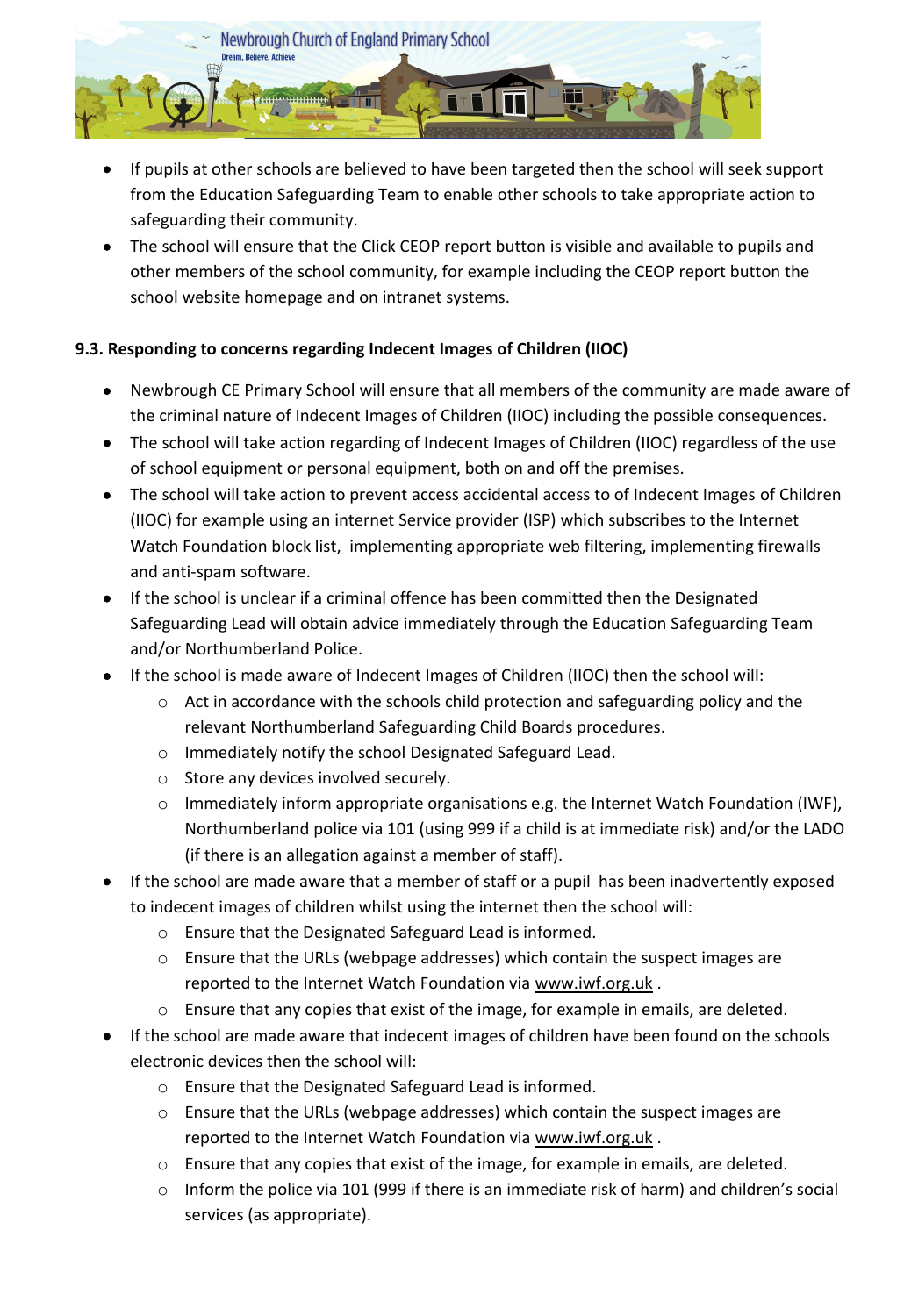

- o Only store copies of images (securely, where no one else has access to them and delete all other copies) at the request of the police only.
- If the school are made aware that a member of staff is found in possession of indecent images of children on their electronic device provided by the school, then the school will:
	- $\circ$  Ensure that the Designated Safeguard Lead is informed or another member of staff in accordance with the school whistleblowing procedure.
	- $\circ$  Contact the police regarding the images and quarantine any devices involved until police advice has been sought.
	- o Inform the Local Authority Designated Officer (LADO) and other relevant organisations in accordance with the schools managing allegations policy.
	- o Follow the appropriate school policies regarding conduct.

#### **9.4. Responding to concerns regarding radicalisation and extremism online**

- The school will take all reasonable precautions to ensure that children are safe from terrorist and extremist material when accessing the internet in schools and that suitable filtering is in place which takes into account the needs of pupils. (**Schools will need to highlight specifically how internet use will be monitored either here or within previous sections**)
- When concerns are noted by staff that a child may be at risk of radicalisation online then the Designated Safeguarding Lead (DSL) will be informed immediately and action will be taken in line with the safeguarding policy.
- Online hate content directed towards or posted by specific members of the community will be responded to in line with existing school policies, including anti-bullying, behaviour etc. If the school is unclear if a criminal offence has been committed then the Designated Safeguarding Lead will obtain advice immediately via the Education Safeguarding Team and/or Northumberland Police.

#### **9.5. Responding to concerns regarding cyberbullying**

- Cyberbullying, along with all other forms of bullying, of any member of Newbrough CE Primary School community will not be tolerated. Full details are set out in the school policies regarding anti-bullying and behaviour.
- All incidents of online bullying reported will be recorded.
- There are clear procedures in place to investigate incidents or allegations and support anyone in the school community affected by online bullying.
- If the school is unclear if a criminal offence has been committed then the Designated Safeguarding Lead will obtain advice immediately through the Education Safeguarding Team and/or Northumberland Police.
- Pupils, staff and parents/carers will be advised to keep a record of cyberbullying as evidence.
- The school will take steps to identify the bully where possible and appropriate. This may include examining school system logs, identifying and interviewing possible witnesses, and contacting the service provider and the police, if necessary.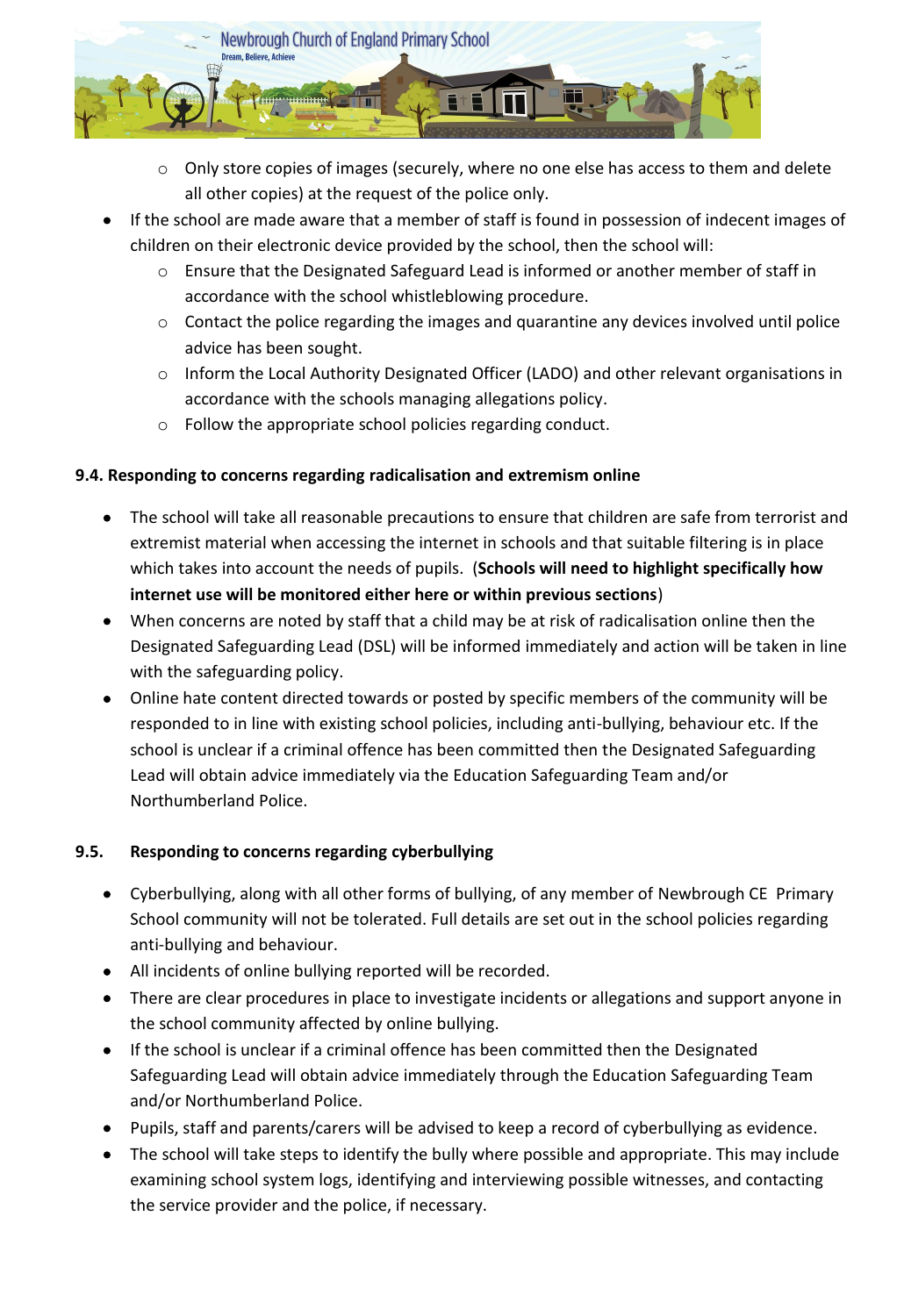

- Pupils, staff and parents/carers will be required to work with the school to support the approach to cyberbullying and the schools e-Safety ethos.
- Sanctions for those involved in online or cyberbullying may include:
	- o Those involved will be asked to remove any material deemed to be inappropriate or offensive.
	- $\circ$  A service provider may be contacted to remove content if those involved refuse to or are unable to delete content.
	- o Internet access may be suspended at school for the user for a period of time. Other sanctions for pupils and staff may also be used in accordance to the schools anti-bullying, behaviour policy or Acceptable Use Policy.
	- o Parent/carers of pupils involved in online bullying will be informed.
	- o The Police will be contacted if a criminal offence is suspected.

#### **9.6. Responding to concerns regarding online hate**

- Online hate at Newbrough CE Primary School will not be tolerated. Further details are set out in the school policies regarding anti-bullying and behaviour.
- All incidents of online hate reported to the school will be recorded.
- All members of the community will be advised to report online hate in accordance with relevant school policies and procedures e.g. anti-bullying, behaviour etc.
- The Police will be contacted if a criminal offence is suspected. If the school is unclear if a criminal offence has been committed then the Designated Safeguarding Lead will obtain advice immediately through the Education Safeguarding Team and/or Northumberland Police.

# **Appendix E**

#### **Online Safety (e-Safety) Contacts and References**

#### **Northumberland Support and Guidance**

#### **Northumberland County Councils Education Safeguards Team**:

[www.kelsi.org.uk/support-for-children-and-young-people/child-protection-and-safeguarding](http://www.kelsi.org.uk/support-for-children-and-young-people/child-protection-and-safeguarding)

#### **Northumberland Online Safety Support for Education Settings**

- Rebecca Avery, Education Safeguarding Adviser (Online Protection)
- Ashley Assiter, e-Safety Development Officer
- [esafetyofficer@Northumberland.gov.uk](mailto:esafetyofficer@kent.gov.uk) Tel: 03000 415797

#### **Northumberland Police:**

[www.Northumberland.police.uk](http://www.kent.police.uk/) or [www.Northumberland.police.uk/internetsafety](http://www.kent.police.uk/internetsafety)

In an emergency (a life is in danger or a crime in progress) dial 999. For other non-urgent enquiries contact Northumberland Police via 101